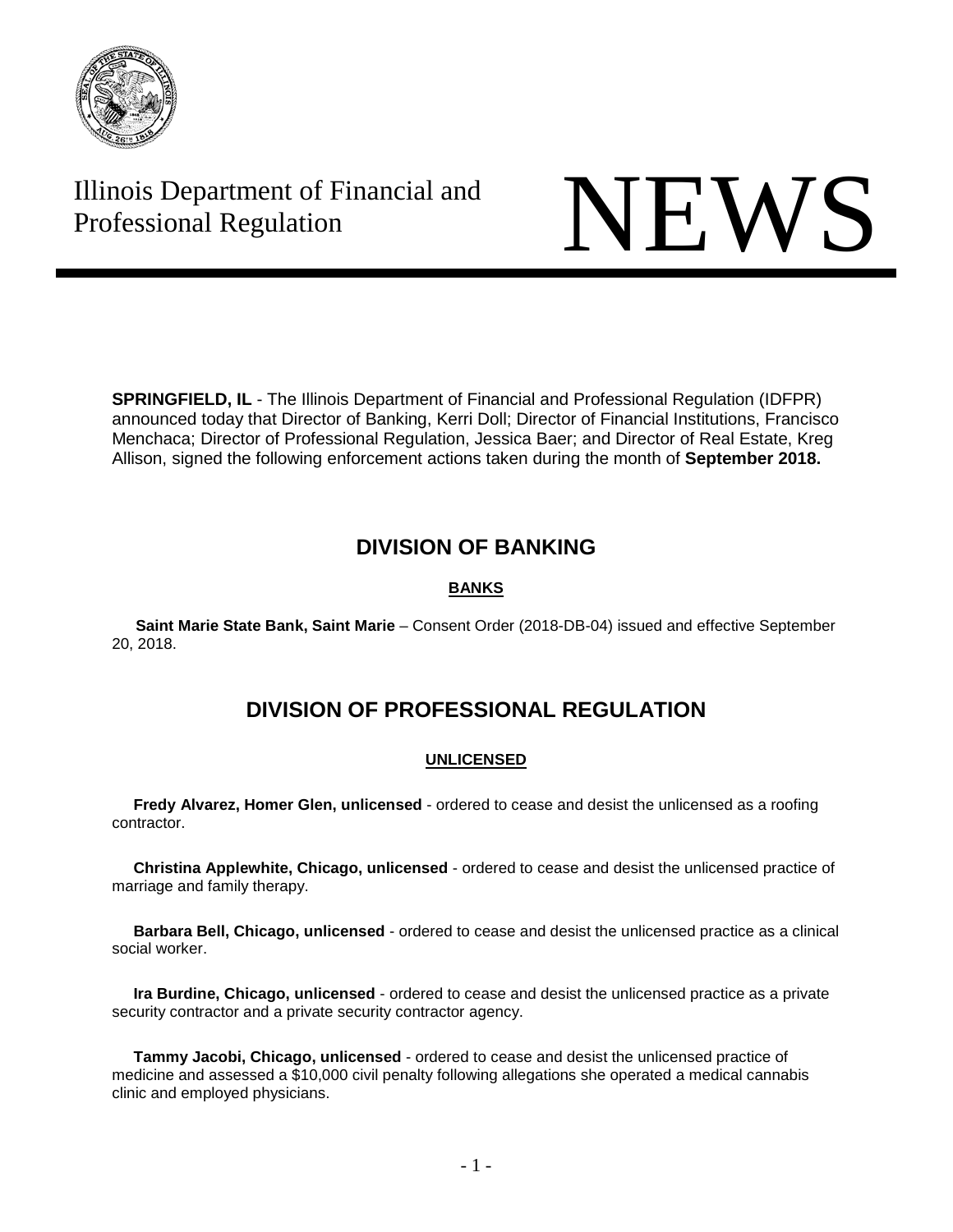**Douglas Kleber, Urbana, unlicensed** - ordered to cease and desist unlicensed practice of medicine and assessed a \$5,000 civil penalty following allegations that respondent was holding himself out to the public as being engaged in the diagnosis or treatment of physical or mental ailments or conditions.

 **Redeemed Renovations, Granite City, unlicensed** - ordered to cease and desist the unlicensed practice as a roofing contractor.

 **SC Construction, Marseilles, unlicensed** - ordered to cease and desist the unlicensed practice as a roofing contractor.

 **The Cartier Suites, Chicago, unlicensed** - ordered to cease and desist the unlicensed practice as a salon/shop.

 **Tiko Construction, LLC, McHenry, unlicensed** - ordered to cease and desist the unlicened practice as a roofing contractor.

 **WISH.COM, San Francisco, CA, unlicensed** - ordered to cease and desist the unlicensed practice as a mail order ophthalmic provider.

#### **BARBER, COSMETOLOGY, ESTHETICS, HAIR BRAIDING & NAIL TECHNOLOGY**

 **Anavel Barajas, Melrose Park, 011313150** - cosmetologist license suspended for failure to file and/or pay Illinois state income taxes.

 **Tony Le, Wheeling, 169013439** - nail technician license suspended for failure to file and/or pay Illinois state income taxes.

 **Jose Alvarez, Bolingbrook, 011258050** - cosmetologist license suspended for failure to file and/or pay Illinois state income taxes.

 **Avenue Academy of Beauty and Culture, Chicago, 013000797** - cosmetology school license(s), **013000813, 013000815** and continuing education sponsor license, **190000609** suspended, stayed for 60 days, for failure to file and/or pay Illinois state income taxes.

 **Rickie Battaglia, Sterling, 011277995** - cosmetologist license suspended for failure to file and/or pay Illinois state income taxes.

 **Peggy Blair, Belleville, 169004431** - nail technician license suspended for failure to file and/or pay Illinois state income taxes.

 **Kassi Bleifuss, Chicago, 011280164** - cosmetologist license suspended for failure to file and/or pay Illinois state income taxes.

 **Dawn Burton, Chicago, 011315973** - cosmetologist license suspended for failure to file and/or pay Illinois state income taxes.

 **Steven Cochran, Chicago, 006064596** - barber license suspended for being more than 30 days delinquent in the payment of child support.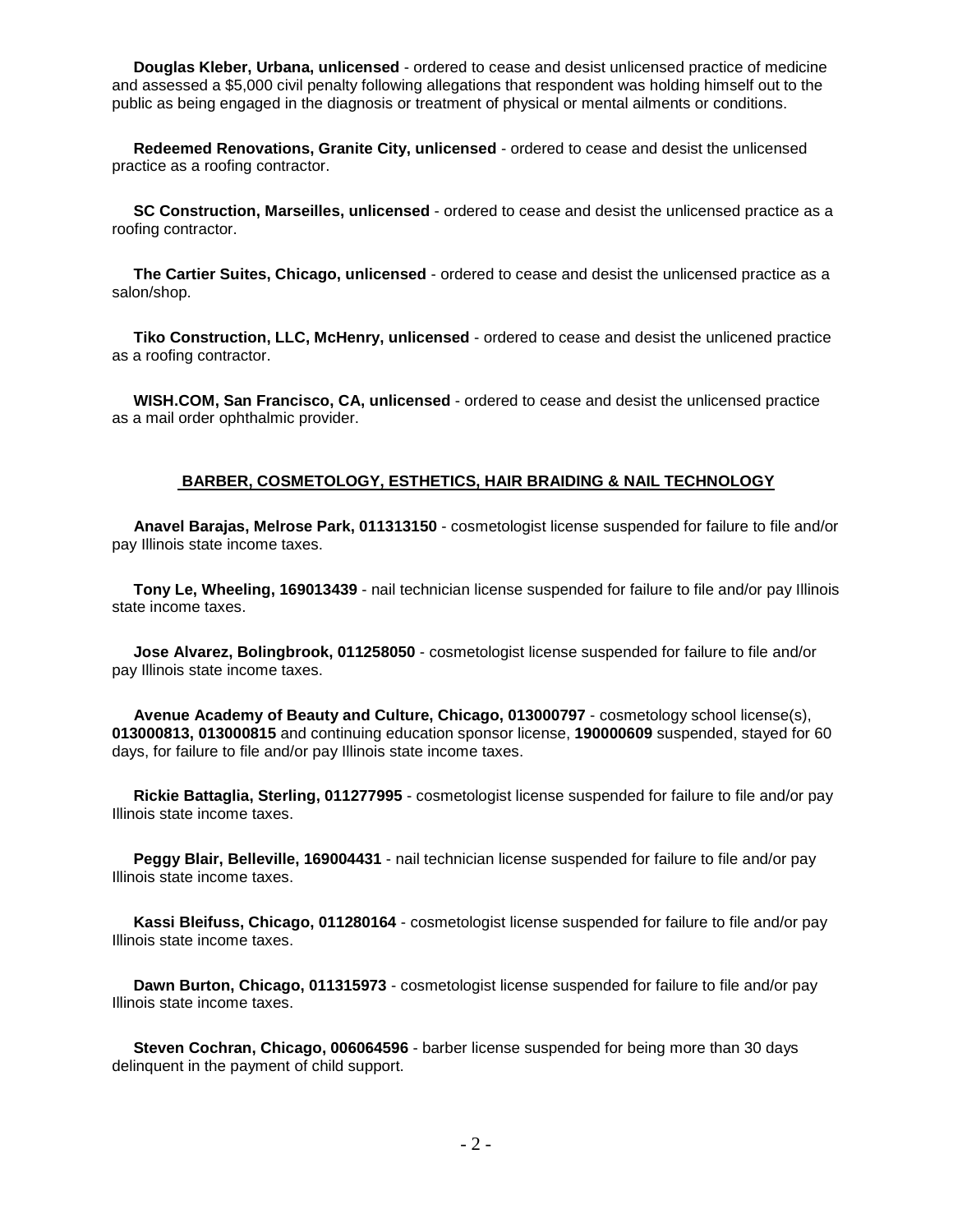**Kimberly Durbin-Schmidt, Effingham, 011279302** - cosmetologist license suspended for failure to file and/or pay Illinois state income taxes.

 **Mindi Fontana, Rockford, 011301901** - cosmetologist license suspended for failure to file and/or pay Illinois state income taxes.

 **Nelson Herrera, Chicago, 006065295** - barber license automatically, indefinitely suspended for a minimum of 12 months based on violation of probation.

 **Kendra Hines, Hollywood, CA, 011284907** - cosmetologist license suspended for failure to file and/or pay Illinois state income taxes.

 **Kalier Howard, Chicago, 169026842** - nail technician license suspended for failure to file and/or pay Illinois state income taxes.

 **April Lane, Decatur, 011306421** - cosmetologist license suspended for failure to file and/or pay Illinois state income taxes.

 **Katrina Love, Bolingbrook, 169017601** - nail technician license suspended for failure to file and/or pay Illinois state income taxes.

 **Minh Nguyen, Danville, 011313485** - cosmetologist license revoked based on material misstatements to Department, misrepresentation for purposes of obtaining a license, false credential and unprofessional conduct.

 **Andrea Pointer, Fairview Heights, 011312611** - cosmetologist license suspended for failure to file and/or pay Illinois state income taxes.

 **Kimberly Pritchett, Chicago, 011318054** - permanent employee registration card suspended for failure to file and/or pay Illinois state income taxes.

 **Yaakema Rose, Springfield, 006060773** - barber license suspended for failure to file and/or pay Illinois state income taxes.

 **Jeffrey Smith, Aurora, 011259953** - cosmetologist license suspended for failure to file and/or pay Illinois state income taxes.

 **Cythia Thomas, Belleville, 011233330** - permanent employee registration card suspended for failure to file and/or pay Illinois state income taxes.

 **Joseph Tran, Chicago, 169021994** - nail technician license suspended for failure to file and/or pay Illinois state income taxes.

 **Bao-Quoc Trinh, McHenry, 011280839** - cosmetologist license suspended for failure to file and/or pay Illinois state income taxes.

 **Tuan Truong, Waldorf, MD, 169026859** - nail technician license suspended for failure to file and/or pay Illinois state income taxes.

 **U Next Barber Academy NFP, Gurnee, 008000112** - barber school license revoked after made material misstatements to the Department and falsified and/or altered transcripts.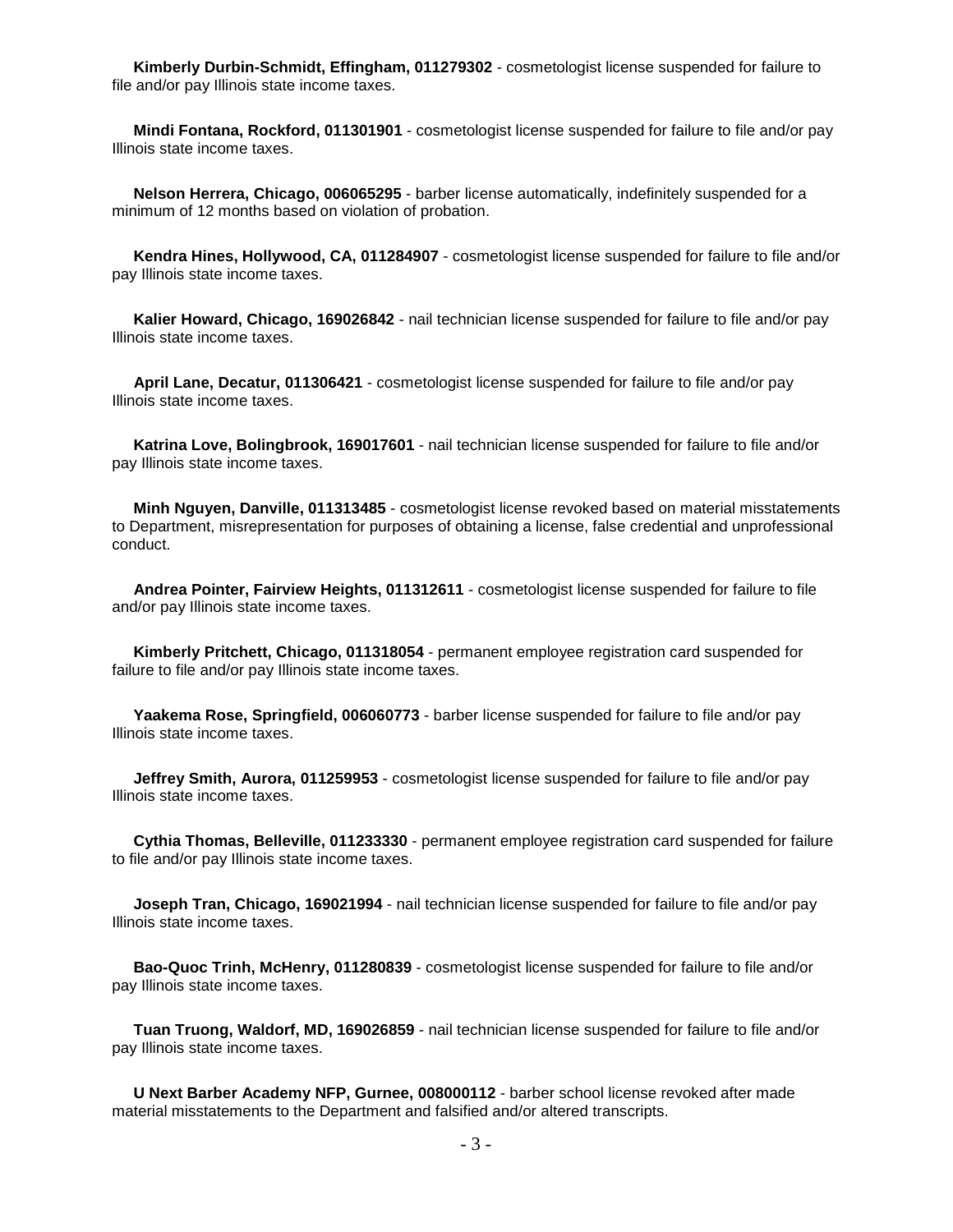**Dap Van Le, Chicago, 169006569** - nail technician license suspended for failure to file and/or pay Illinois state income taxes.

 **Tiffany Vincent, Lincoln, 012008159** - cosmetologist teacher license suspended for failure to file and/or pay Illinois state income taxes.

 **Raven Walker, Chicago, 011312436** - cosmetologist license suspended for failure to file and/or pay Illinois state income taxes.

 **Dong Yang, Chicago, 011306333** - cosmetologist license suspended for failure to file and/or pay Illinois state income taxes.

## **DENTISTRY**

 **Peter Cholewa, Chicago, 019021567** - dental license suspended for failure to file and/or pay Illinois state income taxes.

 **Charles Dickson, Chicago, 019016975** - dental license placed on indefinite probation for a minimum of 12 months due to respondent's failure to maintain proper records and substandard care in the preparation of a tooth for a bridge.

 **Raymond Lavigne, Palatine, 019016118** - dental license indefinitely suspended for a minimum of three months due to unprofessional conduct.

 **Richard Volk, Bartlett, 019016900** - dental license temporarily suspended due to physical/mental impairment.

 **Peter Waidzunas, Gurnee, 019015982** - dental license indefinitely suspended and fined \$2,500 and controlled substance license, **319005624** placed on indefinite probation for a minimum of two years due to having authorized numerous prescriptions for controlled substances to a patient without documentation and monitoring the dental necessity for the prescriptions; and having had multiple violations of the Illinois Controlled Substance Act discovered during an inspection by the U.S. Department of Justice - Drug Enforcement Administration (DEA).

 **Leroy Weathersby, Hazel Crest, 019018404** - dental license suspended for failure to file and/or pay Illinois state income taxes.

 **Pauletta Young, Chicago, 019021215** - dental license indefinitely suspended for a minimum of three months due to patient abandonment.

#### **CLINICAL PSYCHOLOGIST**

 **Chris Johnson, Oak Park, 071005355** - clinical psychologist license suspended for failure to file and/or pay Illinois state income taxes.

 **Sharon Rinaldi, Inverness, 071005534** - clinical psychologist license indefinitely suspended for a minimum of two years due to pleading guilty to the charge of "head care fraud".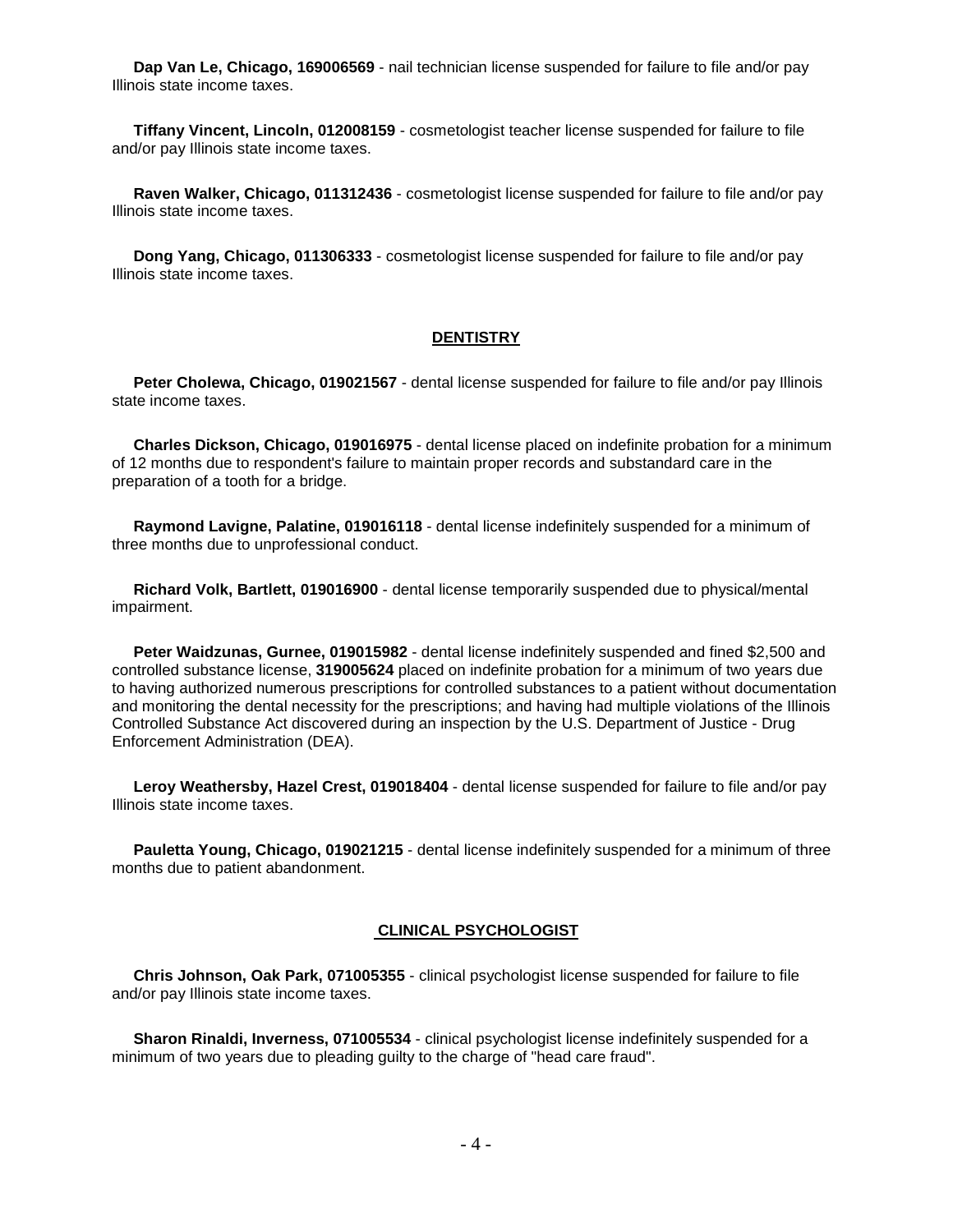**Eugene Vaccaro, Palm Beach Gardens, FL, 071005802** - clinical psychologist license indefinitely suspended for a minimum of six months based on allegations of an inappropriate, non-sexual relationship with two patients and unprofessional conduct.

#### **DETECTIVE, ALARM, SECURITY, FINGERPRINT VENDOR & LOCKSMITH**

 **Ryan Allen, Chicago, 129386005** - permanent employee registration card placed in refuse to renew status for failure to appear for a disciplinary conference.

 **Willie Anderson, Chicago, 129361048** - permanent employee registration card suspended for failure to file and/or pay Illinois state income taxes.

 **Julius Ashley, Chicago, 129394609** - permanent employee registration card suspended for failure to file and/or pay Illinois state income taxes.

 **Jessica Baker, Chicago, 129317769** - permanent employee registration card suspended for failure to file and/or pay Illinois state income taxes.

 **Rodney Batts, Chicago, 129282524** - permanent employee registration card suspended for failure to file and/or pay Illinois state income taxes.

 **Nathan Bell, Rockford, 129381927** - permanent employee registration card indefinitely suspended for being more than 30 days delinquent in the payment of child support.

 **Brittney Benson, East St. Louis, 129391081** - permanent employee registration card suspended for failure to file and/or pay Illinois state income taxes.

 **Lonnie Best, Cahokia, 129402619** - permanent employee registration card indefinitely suspended for being more than 30 days delinquent in the payment of child support.

 **Jesse Bons, Freeport, 129353869** - permanent employee registration card placed in refuse to renew status for failure to appear for a disciplinary conference.

 **Renee Bradford, Chicago, 129382690** - permanent employee registration card suspended for failure to file and/or pay Illinois state income taxes.

 **Michael Breier, Chicago, 115002095** - licensed private detective license and licensed private detective agency license, **2nd City Security & Investigations, Inc., Chicago, 117001459** both reprimanded and fined \$1,500, owed jointly and severally, due to allowing unlicensed practice.

 **Nick Brice, Oak Forest, 129402371** - permanent employee registration card suspended for failure to file and/or pay Illinois state income taxes.

 **Fabian Brisco, Chicago, 129412368** - permanent employee registration card placed in refuse to renew status due to criminal conviction and failure to report.

 **Breanna Brown, Chicago, 129420314** - permanent employee registration card suspended for failure to file and/or pay Illinois state income taxes.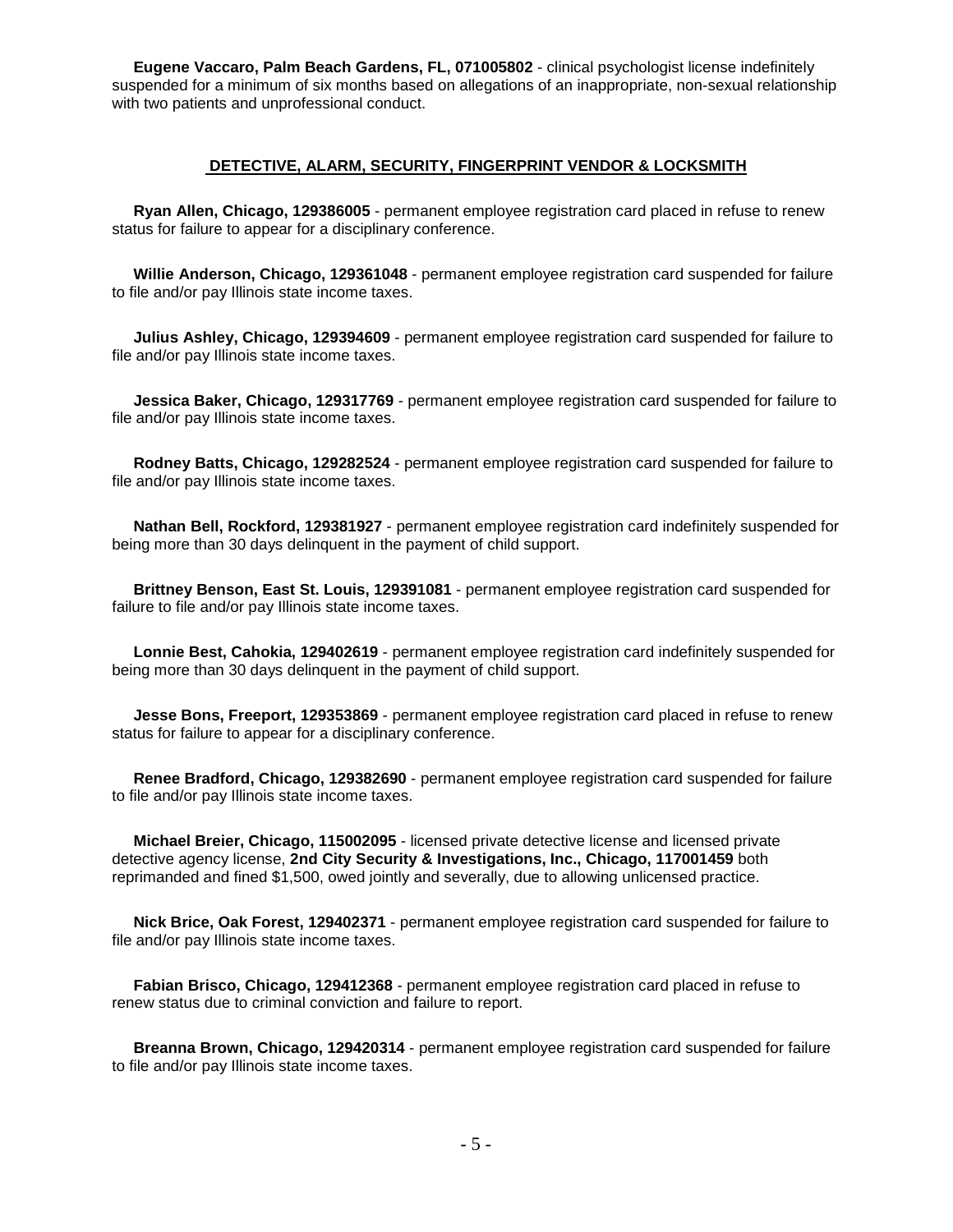**Gregory Busby, Champaign, 129421668** - permanent employee registration card suspended for failure to file and/or pay Illinois state income taxes.

 **Eric Byrd, Romeoville, 129359968** - permanent employee registration card suspended for failure to file and/or pay Illinois state income taxes.

 **LaMar Cannon, Chicago, 129240733** - permanent employee registration card placed in refuse to renew status for being more than 30 days delinquent in the payment of child support.

 **Ezzard Charles, Merrillville, IN, 129214625** - permanent employee registration card suspended for failure to file and/or pay Illinois state income taxes.

 **Jharyld Clay, Chicago, 129419619** - permanent employee registration card placed in refuse to renew status for being more than 30 days delinquent in the payment of child support.

 **Quintavius Coats, Chicago, 129380834** - permanent employee registration card suspended for failure to file and/or pay Illinois state income taxes.

 **Derek Coleman, Rockford, 129394679** - permanent employee registration card suspended for failure to file and/or pay Illinois state income taxes.

 **Kertis Cook, Chicago, 129410480** - permanent employee registration card suspended for failure to file and/or pay Illinois state income taxes.

 **Carlos Cortes, Chicago, 129413599** - permanent employee registration card placed in refuse to renew status due to unprofessional conduct.

 **Dana Cosby, Chicago, 129120394** - permanent employee registration card suspended for failure to file and/or pay Illinois state income taxes.

 **Sean Costello, Katy, TX, 119001572** - private security contractor license is reprimanded and fined \$10,000 for assisting unlicensed practice and failing to verify active peace officer employment for a PERC waiver.

 **Jamie Couch, Chicago, 129296878** - permanent employee registration card suspended for failure to file and/or pay Illinois state income taxes.

 **Cassandra Currie, Dolton, 129277200** - permanent employee registration card suspended for failure to file and/or pay Illinois state income taxes.

 **Aretha Currin, Maywood, 129415866** - permanent employee registration card suspended for failure to file and/or pay Illinois state income taxes.

 **Korvell Curry, Chicago, 129380849** - permanent employee registration card suspended for failure to file and/or pay Illinois state income taxes.

 **Jeff Davis, Crete, 129381770** - permanent employee registration card suspended for failure to file and/or pay Illinois state income taxes.

 **Mark Dickman, Alton, 129374436** - permanent employee registration card placed in refuse to renew status for failure to appear for a disciplinary conference.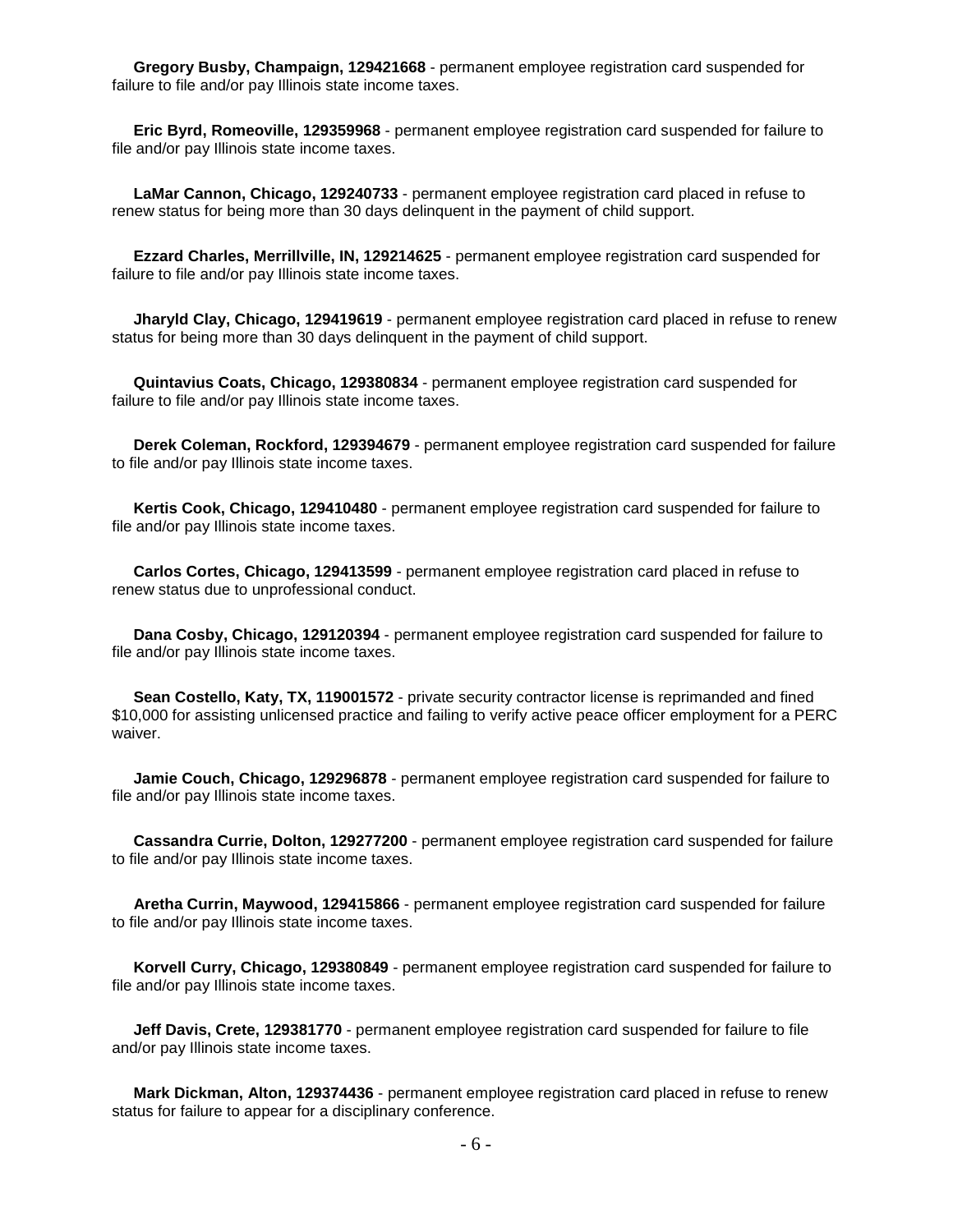**Omar Diego, Chicago, 129346960** - permanent employee registration card suspended for failure to file and/or pay Illinois state income taxes.

 **Quintella Dominick, Chicago, 129416819** - permanent employee registration card suspended for failure to file and/or pay Illinois state income taxes.

 **Charles Durham, Chicago, 129403878** - permanent employee registration card suspended for failure to file and/or pay Illinois state income taxes.

 **Patrick Egan, Plainfield, 124001528** - private alarm contractor license reprimanded due to unprofessional conduct.

 **Cordrick Escho, Chicago, 129383756** - permanent employee registration card suspended for failure to file and/or pay Illinois state income taxes.

 **Robert Ferreri, Woodridge, 129422396** - permanent employee registration card suspended for failure to file and/or pay Illinois state income taxes.

 **Mary Fields, Chicago, 129304954** - permanent employee registration card suspended for failure to file and/or pay Illinois state income taxes.

 **Charlena Forrest, Chicago, 129312971** - permanent employee registration card suspended for failure to file and/or pay Illinois state income taxes.

 **Roy Foster, Chicago, 129362557** - permanent employee registration card suspended for failure to file and/or pay Illinois state income taxes.

 **Shakera Fulwiley, Chicago, 129app3787636** - permanent employee registration card placed on nonreporting probation for two years due to criminal conviction.

 **Zachary Gomez, Chicago, 129375944** - permanent employee registration card suspended for failure to file and/or pay Illinois state income taxes.

 **Omar Gonzalez-Olazaba, Chicago, 129380245** - permanent employee registration card placed in refuse to renew status for being more than 30 days delinquent in the payment of child support.

 **Andre Hall, Chicago, 129382486** - permanent employee registration card suspended for failure to file and/or pay Illinois state income taxes.

 **Keywon Hampton, Chicago, 129379468** - permanent employee registration card suspended for failure to file and/or pay Illinois state income taxes.

 **Richard Harms, Granite City, 129277953** - permanent employee registration card suspended for failure to file and/or pay Illinois state income taxes.

 **Glenn Haynes, Steger, 129080438** - permanent employee registration card suspended for failure to file and/or pay Illinois state income taxes.

 **Michael Haywood, Chicago, 129422523** - permanent employee registration card suspended for failure to file and/or pay Illinois state income taxes.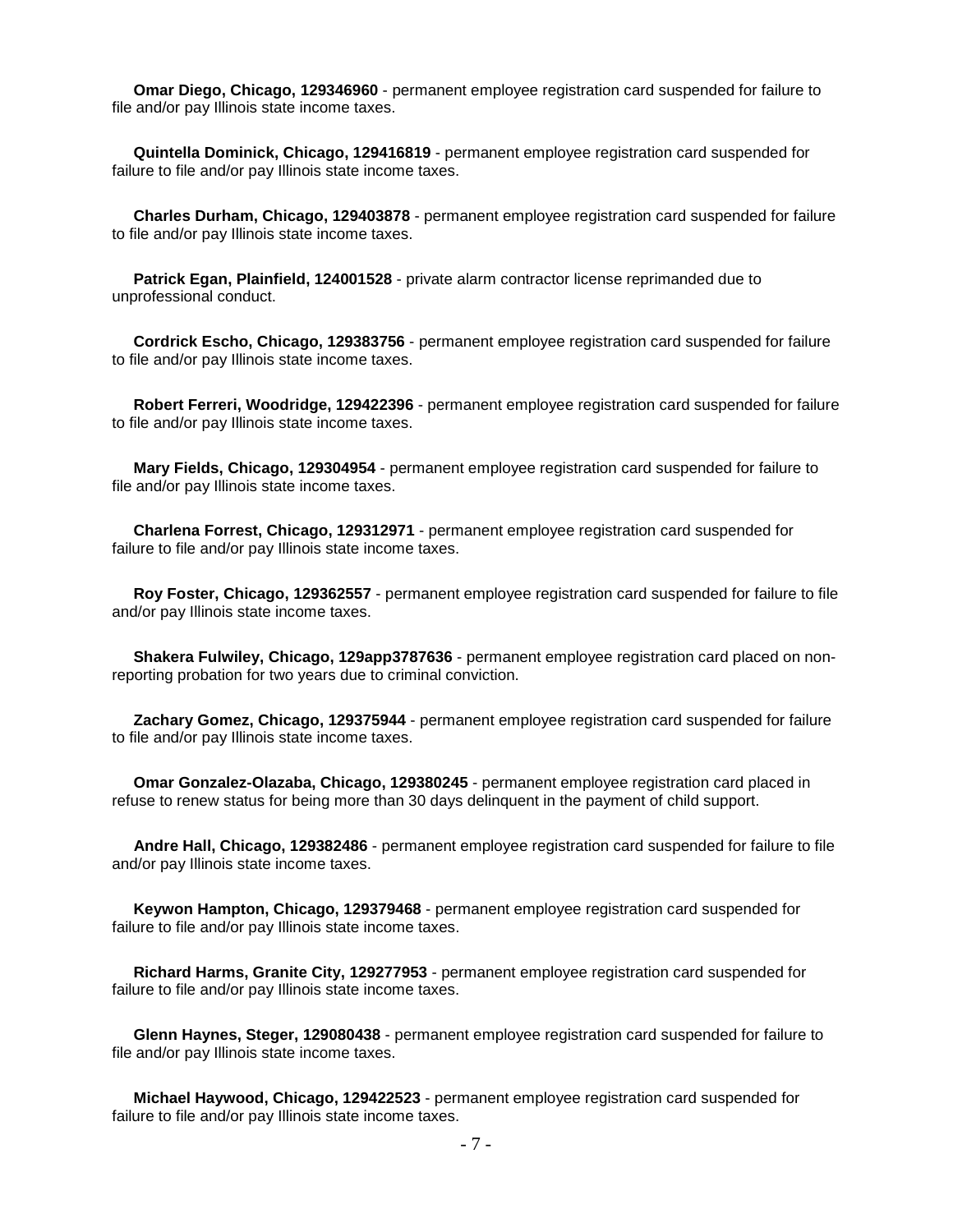**Emmanuel Hernandez, Chicago, 129334825** - permanent employee registration card placed in refuse to renew status for failure to appear for a disciplinary conference.

 **Robin Hicks, Chicago, 129171119** - permanent employee registration card suspended for failure to file and/or pay Illinois state income taxes.

 **Victoria Hillard, Chicago, 129412274** - permanent employee registration card suspended for failure to file and/or pay Illinois state income taxes.

 **Lonnie Hollis, Evergreen Park, 129349502** - permanent employee registration card suspended for failure to file and/or pay Illinois state income taxes.

 **Travion Holt, Chicago, 129419645** - permanent employee registration card suspended for failure to file and/or pay Illinois state income taxes.

 **Narquise Holyfield, Chicago, 129394568** - permanent employee registration card suspended for six months, followed by being placed on non-reporting probation for two years due to criminal conviction and failure to report.

 **Tenise Hoskins, Chicago, 129294172** - permanent employee registration card suspended for failure to file and/or pay Illinois state income taxes.

 **Tyler Iantoni, Roselle, 129393643** - permanent employee registration card issued and placed on nonreporting probation for six months due to criminal conviction and failure to report.

 **Alexis Jackson, Belvidere, 129267350** - permanent employee registration card and firearm control card, 229078729 both placed in refuse to renew status due to unprofessional conduct.

 **Sierra James, Chicago, 129416387** - permanent employee registration card suspended for failure to file and/or pay Illinois state income taxes.

 **Markita Johnson, Chicago, 129393290** - permanent employee registration card placed in refuse to renew status for failure to appear for a disciplinary conference.

 **Daryl Jones, Chicago, 129301161** - permanent employee registration card placed in refuse to renew status for being more than 30 days delinquent in the payment of child support.

 **Neshay Jones, Berwyn, 129419993** - permanent employee registration card suspended for failure to file and/or pay Illinois state income taxes.

 **Adam Kalkman, Winfield, 129325144** - permanent employee registration card suspended for failure to file and/or pay Illinois state income taxes.

 **Robert Keegan, Naperville, 129324710** - permanent employee registration card suspended for failure to file and/or pay Illinois state income taxes.

 **William Kennedy, Evanston, 129386229** - permanent employee registration card suspended for failure to file and/or pay Illinois state income taxes.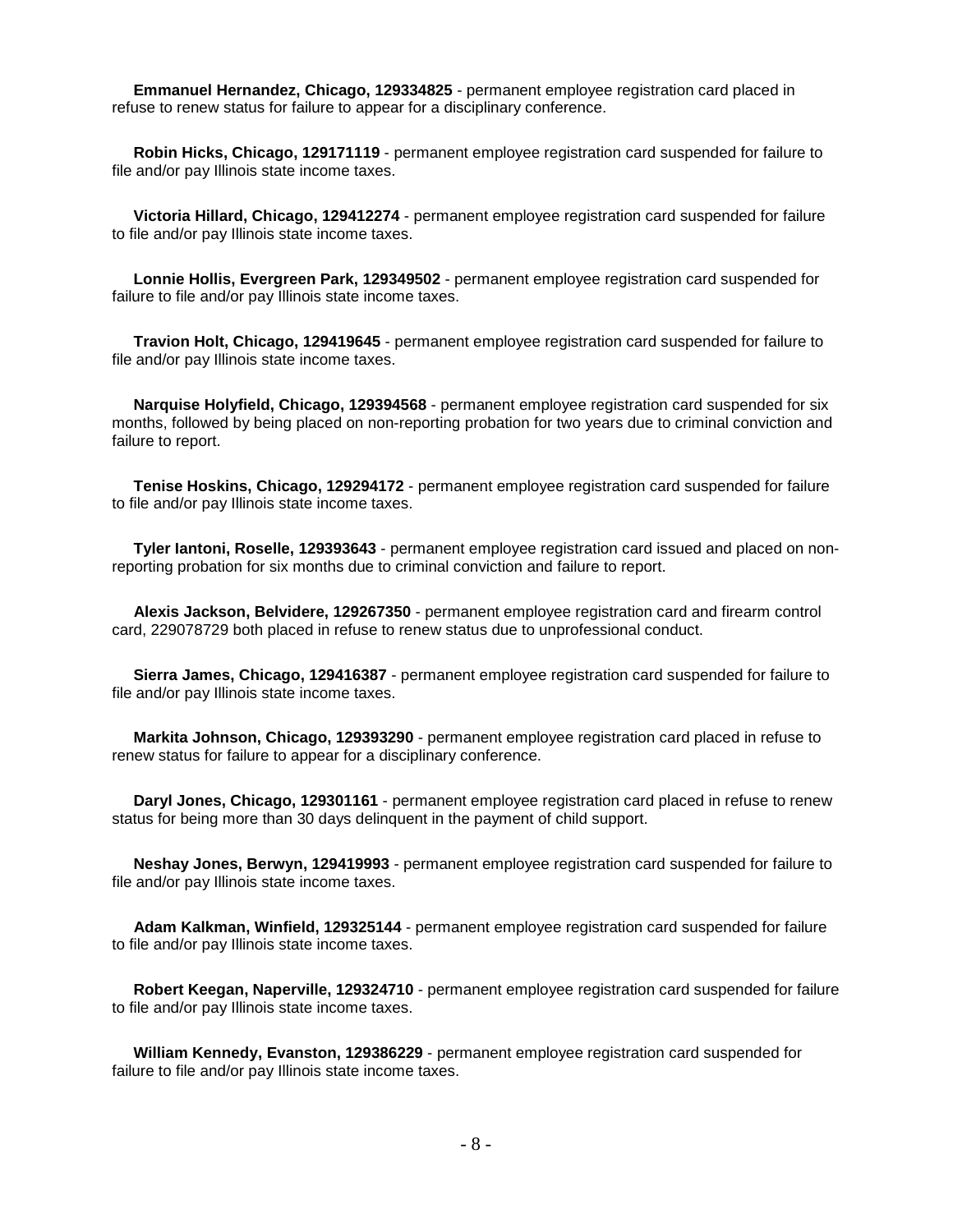**Timothy Kennedy, Harrisville, UT, 129398368** - permanent employee registration card suspended for failure to file and/or pay Illinois state income taxes.

 **Leonard Kimble, Chicago, 129241900** - permanent employee registration card suspended for failure to file and/or pay Illinois state income taxes.

 **Jasmine King, Waukegan, 129420848** - permanent employee registration card suspended for failure to file and/or pay Illinois state income taxes.

 **Tony Kirkwood, Evergreen Park, 129009982** - permanent employee registration card suspended for failure to file and/or pay Illinois state income taxes.

 **Thomas Kronas, Downers Grove, 129187349** - permanent employee registration card placed in refuse to renew status for failure to appear for a disciplinary conference.

 **James Lattimore, Peoria, 129395885** - permanent employee registration card suspended for failure to file and/or pay Illinois state income taxes.

 **Jerome Lee, Chicago, 129197280** - permanent employee registration card placed in refuse to renew status due to conducting a private security contractor agency without a valid license.

 **Robert Lewis, Rockford, 129313118** - permanent employee registration card indefinitely suspended for being more than 30 days delinquent in the payment of child support.

 **Keith Longinette, Normandy, MO, 129320897** - permanent employee registration card placed in refuse to renew status for failure to appear for a disciplinary conference.

 **Grant Lustig, Northbrook, 129331310** - permanent employee registration card and firearm control cared, 229070644 both placed in refuse to renew status due to his criminal conviction and failure to report.

 **Jabotni Mailey, Chicago, 129428461** - permanent employee registration card issued and placed on non-reporting probation for three years due to criminal conviction and failure to report.

 **James Martin, Calumet City, 129376627** - permanent employee registration card placed in refuse to renew status due to criminal conviction and failure to report.

 **Luis Martinez, Chicago, 129406914** - permanent employee registration card placed in refuse to renew status due to criminal conviction and failure to report.

 **Raymond Mayes, Broadview, 129392719** - permanent employee registration card suspended for failure to file and/or pay Illinois state income taxes.

 **Perry McCain, Chicago, 129291898** - permanent employee registration card placed in refuse to renew status for being more than 30 days delinquent in the payment of child support.

 **Keisha McGary, Chicago, 129416510** - permanent employee registration card suspended for failure to file and/or pay Illinois state income taxes.

 **David McGee, Chicago, 129428500** - permanent employee registration card issued and placed on non-reporting probation for two years due to criminal conviction and failure to report.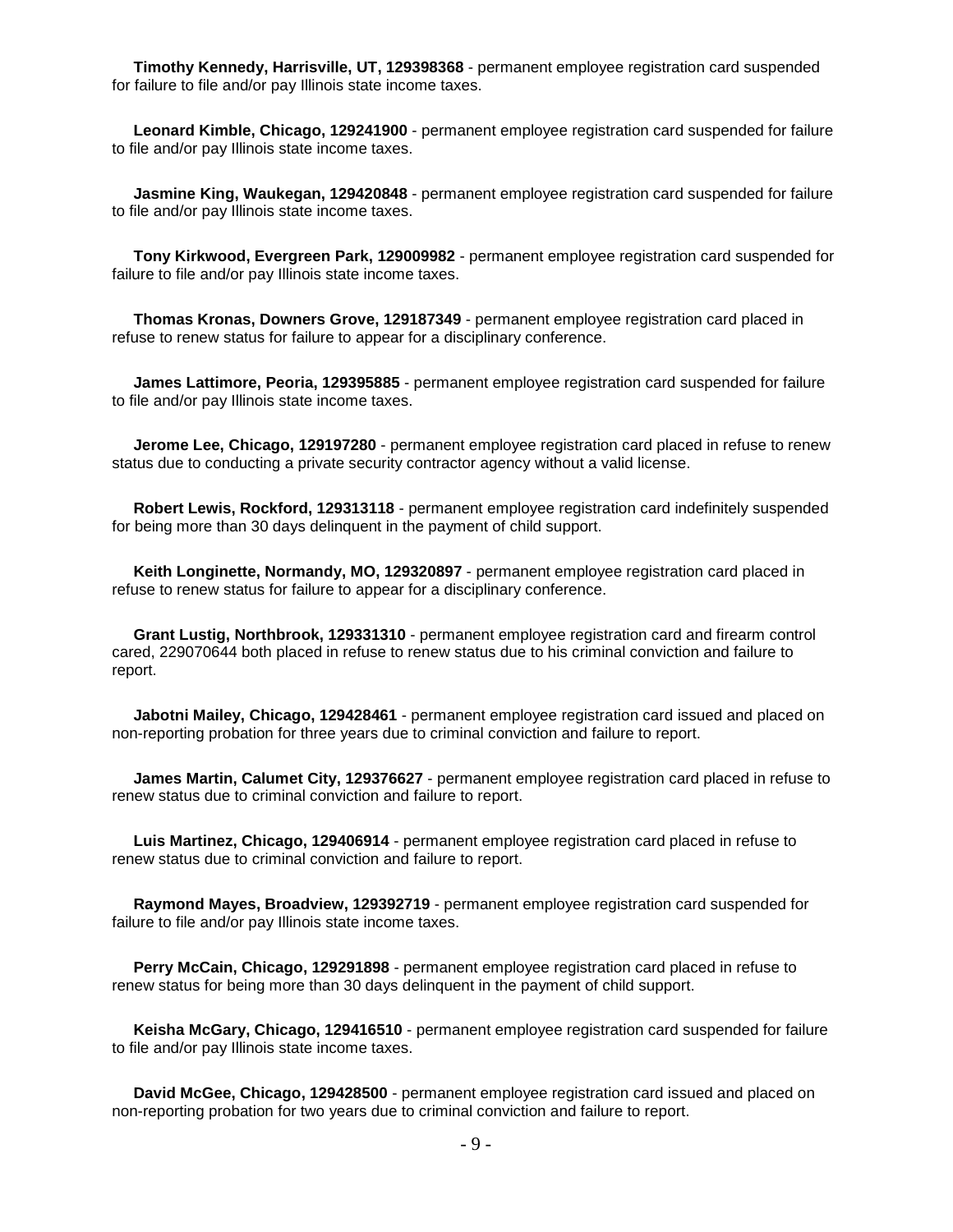**Nicole McGowan, Chicago, 129332853** - permanent employee registration card suspended for failure to file and/or pay Illinois state income taxes.

 **Jeremiah Mitchell, Chicago, 129419093** - permanent employee registration card suspended for failure to file and/or pay Illinois state income taxes.

 **Dedrick Morris, Chicago, 129420101** - permanent employee registration card suspended for failure to file and/or pay Illinois state income taxes.

 **Khalil Myles, Lombard, 129392775** - permanent employee registration card suspended for failure to file and/or pay Illinois state income taxes.

 **Gloria Neal, Blue Island, 129302664** - permanent employee registration card suspended for failure to file and/or pay Illinois state income taxes.

 **Shadae Newell, Chicago, 129412918** - permanent employee registration card suspended for failure to file and/or pay Illinois state income taxes.

 **Vivian Owens, Chicago, 129296571** - permanent employee registration card suspended for failure to file and/or pay Illinois state income taxes.

 **Jerry Owens, Chicago, 129423149** - permanent employee registration card suspended for failure to file and/or pay Illinois state income taxes.

 **Alexander Pantoja, Chicago, 129399001** - permanent employee registration card suspended for failure to file and/or pay Illinois state income taxes.

 **Randall Pate, Chicago, 129190797** - permanent employee registration card suspended for failure to file and/or pay Illinois state income taxes.

 **Terrell Patton, Chicago, 129420813** - permanent employee registration card suspended for failure to file and/or pay Illinois state income taxes.

 **Toi Pearson, Chicago, 129388710** - permanent employee registration card suspended for failure to file and/or pay Illinois state income taxes.

 **Eder Pelico, Streamwood, 129385072** - permanent employee registration card suspended for failure to file and/or pay Illinois state income taxes.

 **Kristopher Pinder, South Holland, 129417721** - permanent employee registration card suspended for failure to file and/or pay Illinois state income taxes.

 **Nicholas Pointon, O'Fallon, 129421246** - permanent employee registration card suspended for failure to file and/or pay Illinois state income taxes.

 **Jaelin Porter, East Moline, 129395365** - permanent employee registration card placed in refuse to renew status due to criminal conviction and failure to report.

 **Alfonso Rathers, Chicago, 129336722** - permanent employee registration card indefinitely suspended for being more than 30 days delinquent in the payment of child support.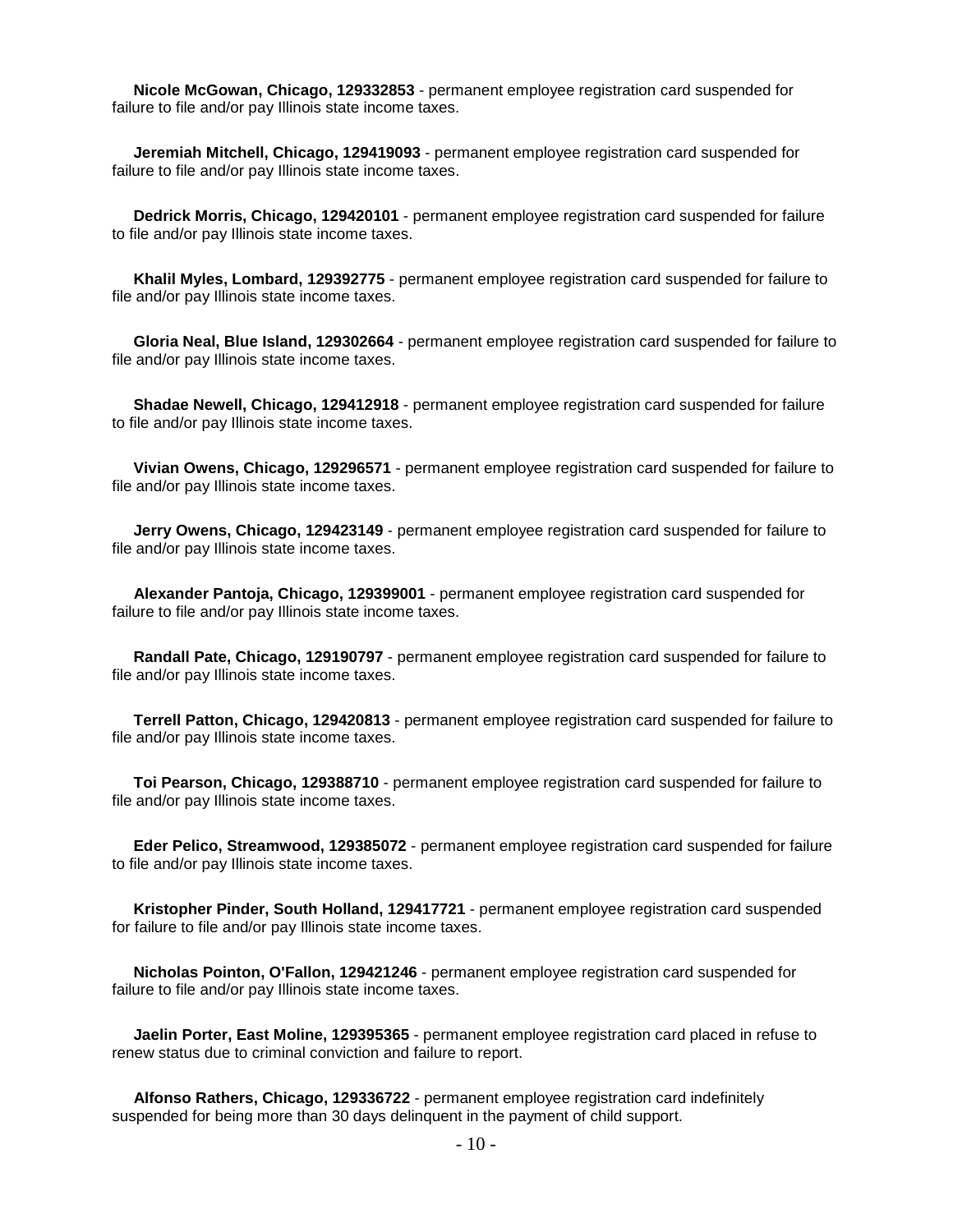**Belinda Reed, Waukegan, 129267001** - permanent employee registration card suspended for failure to file and/or pay Illinois state income taxes.

 **Shaunde Reed, Chicago, 129246781** - permanent employee registration card suspended for failure to file and/or pay Illinois state income taxes.

 **William Riner, Havana, 129424562** - permanent employee registration card indefinitely suspended for being more than 30 days delinquent in the payment of child support.

 **Romeka Roberts, Chicago, 129419313** - permanent employee registration card suspended for failure to file and/or pay Illinois state income taxes.

 **Blake Rogers, Plainfield, 129372113** - permanent employee registration card placed in refuse to renew status due to impairment.

 **Andrew Rutz, Plainfield, 129396587** - permanent employee registration card placed in refuse to renew status for being more than 30 days delinquent in the payment of child support.

 **Nicholas Sage, Monmouth, 129375843** - permanent employee registration card placed in refuse to renew status for failure to appear for a disciplinary conference.

 **Christian Sanchez, Chicago, 129416649** - permanent employee registration card suspended for failure to file and/or pay Illinois state income taxes.

 **Austin Seeley, Evanston, 129325476** - permanent employee registration card placed in refuse to renew status for being more than 30 days delinquent in the payment of child support.

 **Jelther Sept, Harvey, 129423373** - permanent employee registration card indefinitely suspended for being more than 30 days delinquent in the payment of child support.

 **Gerald Seymour, Chicago, 129413347** - permanent employee registration card suspended for failure to file and/or pay Illinois state income taxes.

 **Russell Shelton, Chicago, 129422477** - permanent employee registration card suspended for failure to file and/or pay Illinois state income taxes.

 **Jerry Shubirg, O'Fallon, 129386042** - permanent employee registration card suspended for failure to file and/or pay Illinois state income taxes.

 **Ravey Stewart, Chicago, 129424734** - permanent employee registration card indefinitely suspended for being more than 30 days delinquent in the payment of child support.

 **Chelsey Taylor, Blue Island, 129410725** - permanent employee registration card suspended for failure to file and/or pay Illinois state income taxes.

 **Darion Thomas, Chicago, 129428608** - permanent employee registration card placed on nonreporting probation for one year due to criminal conviction and failure to report.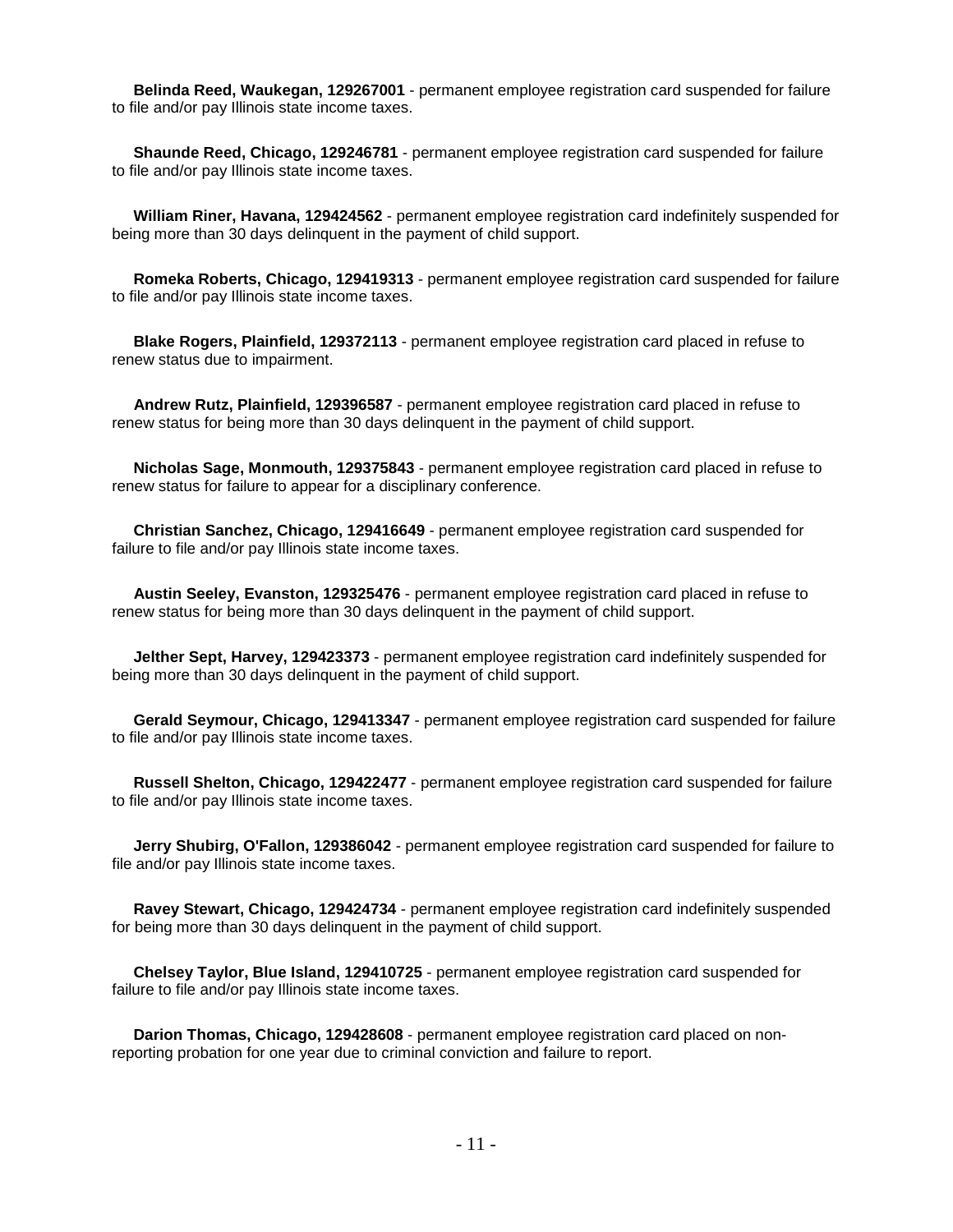**Levion Thomas, Calumet City, 129388825** - permanent employee registration card placed on probation for five years and prohibited from a firearm control card during that period, due to criminal conviction and failure to report.

 **Leroy Thurston, Calumet City, 129175999** - permanent employee registration card suspended for failure to file and/or pay Illinois state income taxes.

 **Vincent Tillman, Chicago, 129047081** - permanent employee registration card suspended for failure to file and/or pay Illinois state income taxes.

 **Joseph Tosado, Chicago, 129389718** - permanent employee registration card suspended for failure to file and/or pay Illinois state income taxes.

 **Derrell Traywick, Chicago, 129399744** - permanent employee registration card suspended for failure to file and/or pay Illinois state income taxes.

 **Chanti Triplett, Chicago, 129218560** - permanent employee registration card suspended for failure to file and/or pay Illinois state income taxes.

 **Ron Turner, Chicago, 129428497** - permanent employee registration card issued and placed on nonreporting probation for three years due to criminal conviction.

 **Aliaksandr Uryuski, Markham, 129326286** - permanent employee registration card suspended for failure to file and/or pay Illinois state income taxes.

 **Jorge Vera, Chicago, 129342095** - permanent employee registration card placed in refuse to renew status due to criminal conviction and failure to report.

 **Nathaniel Wemba, Streamwood, 129367313** - permanent employee registration card suspended for failure to file and/or pay Illinois state income taxes.

 **Darius Westbrooks, Chicago, 129428496** - permanent employee registration card placed on nonreporting probation for two years due to criminal conviction and failure to report.

 **Steven Wilcott, East Chicago, 129207181** - permanent employee registration card suspended for failure to file and/or pay Illinois state income taxes.

 **Antonio Wilder, Blue Island, 129376372** - permanent employee registration card suspended for failure to file and/or pay Illinois state income taxes.

 **Harvey Wilkins, Chicago, 129382258** - permanent employee registration card placed in refuse to renew status for being more than 30 days delinquent in the payment of child support.

 **Connie Williams, Bellwood, 129343848** - permanent employee registration card suspended for failure to file and/or pay Illinois state income taxes.

 **Pamela Williams, Hillside, 129418125** - permanent employee registration card suspended for failure to file and/or pay Illinois state income taxes.

 **Valencia Woods, Springfield, 129039026** - permanent employee registration card suspended for failure to file and/or pay Illinois state income taxes.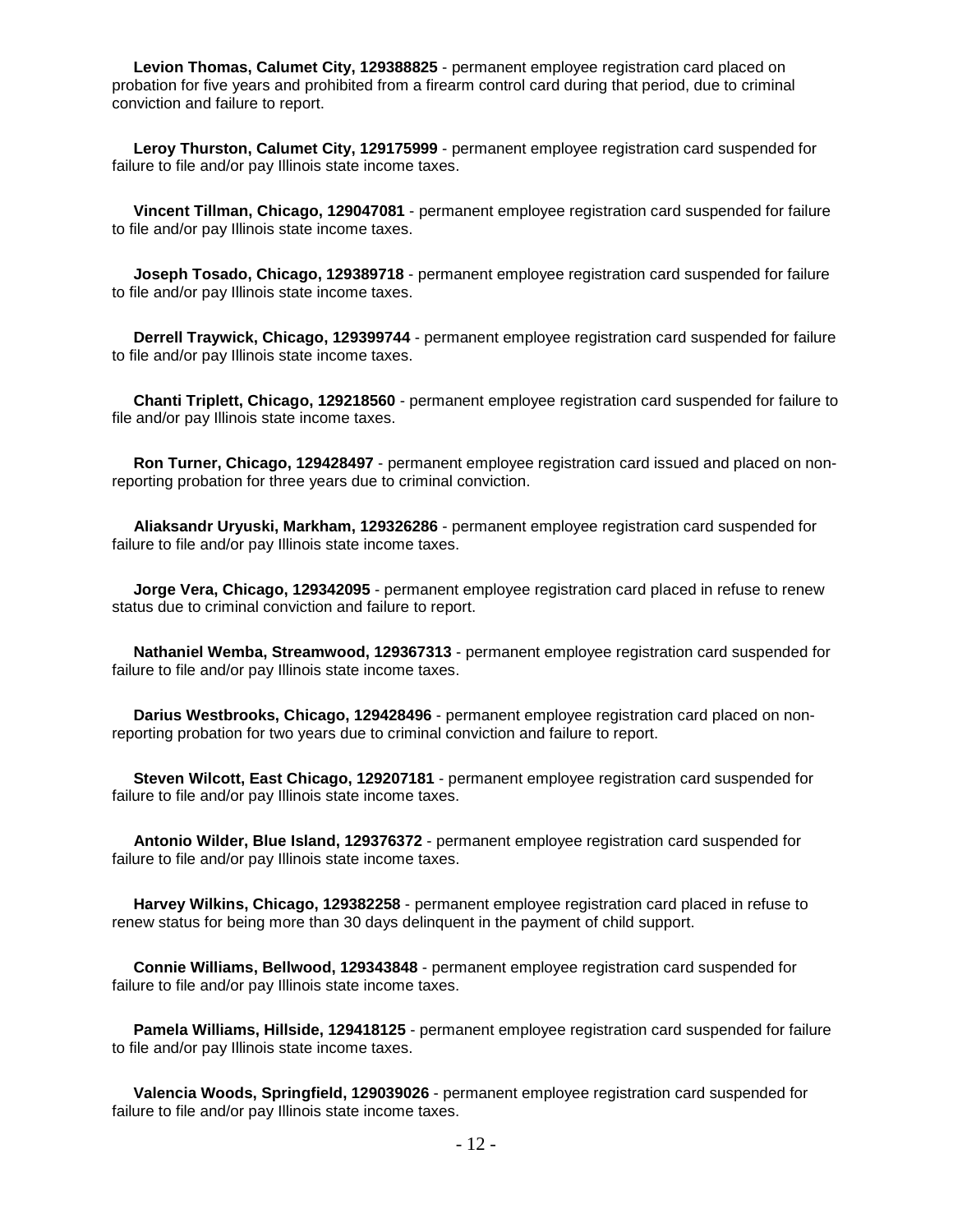**Jaquan Wright, Bloomington, 129402893** - permanent employee registration card suspended for failure to file and/or pay Illinois state income taxes.

 **Adrianne Young, Chicago, 129329706** - permanent employee registration card suspended for failure to file and/or pay Illinois state income taxes.

#### **FUNERAL DIRECTOR AND EMBALMER**

 **Jose Fuentes, Melrose Park, 034014799** - funeral home director and embalmer license suspended for failure to file and/or pay Illinois state income taxes.

 **LaFayette Gatling, Flossmoor, 034014690** - funeral home director and embalmer license suspended for failure to file and/or pay Illinois state income taxes.

 **Kevin Meyer, Palatine, 034015132** - funeral director and embalmer license is reprimanded and fined \$7,500 based on aiding and assisting in the unlicensed practice of funeral directing and embalming by an unlicensed intern.

#### **HOME MEDICAL EQUIPMENT & SERVICES PROVIDER**

 **Family Care Medical Equipment Inc., Highland, 203000076** - home medical equipment and services provider license placed in refuse to renew status due to practicing with an expired license.

### **IL ROOFING CONTRACTORS**

 **Accredited Roofing, Caseyville, 104012564** - roofing contractor license probation extended until May 28, 2021 and fined \$10,000 and roofing contractor license and **Steve Bovinett, Caseyville, 105000299**, roofing qualifying party designation license shall be suspended from January 1, 2019 through March 1, 2019 based on aiding and assisting unlicensed practice and violating a prior disciplinary order.

#### **MASSAGE THERAPY**

 **Larry Judy, Chicago, 227012716** - massage therapist license suspended for failure to file and/or pay Illinois state income taxes.

 **Renee Royal, Champaign, 227018244** - massage therapist license suspended for failure to file and/or pay Illinois state income taxes.

 **Shayna Vialdores, Chicago, 227016114** - massage therapist license suspended for failure to file and/or pay Illinois state income taxes.

 **Eric Winter, Lyons, 227010858** - massage therapist license suspended for failure to file and/or pay Illinois state income taxes.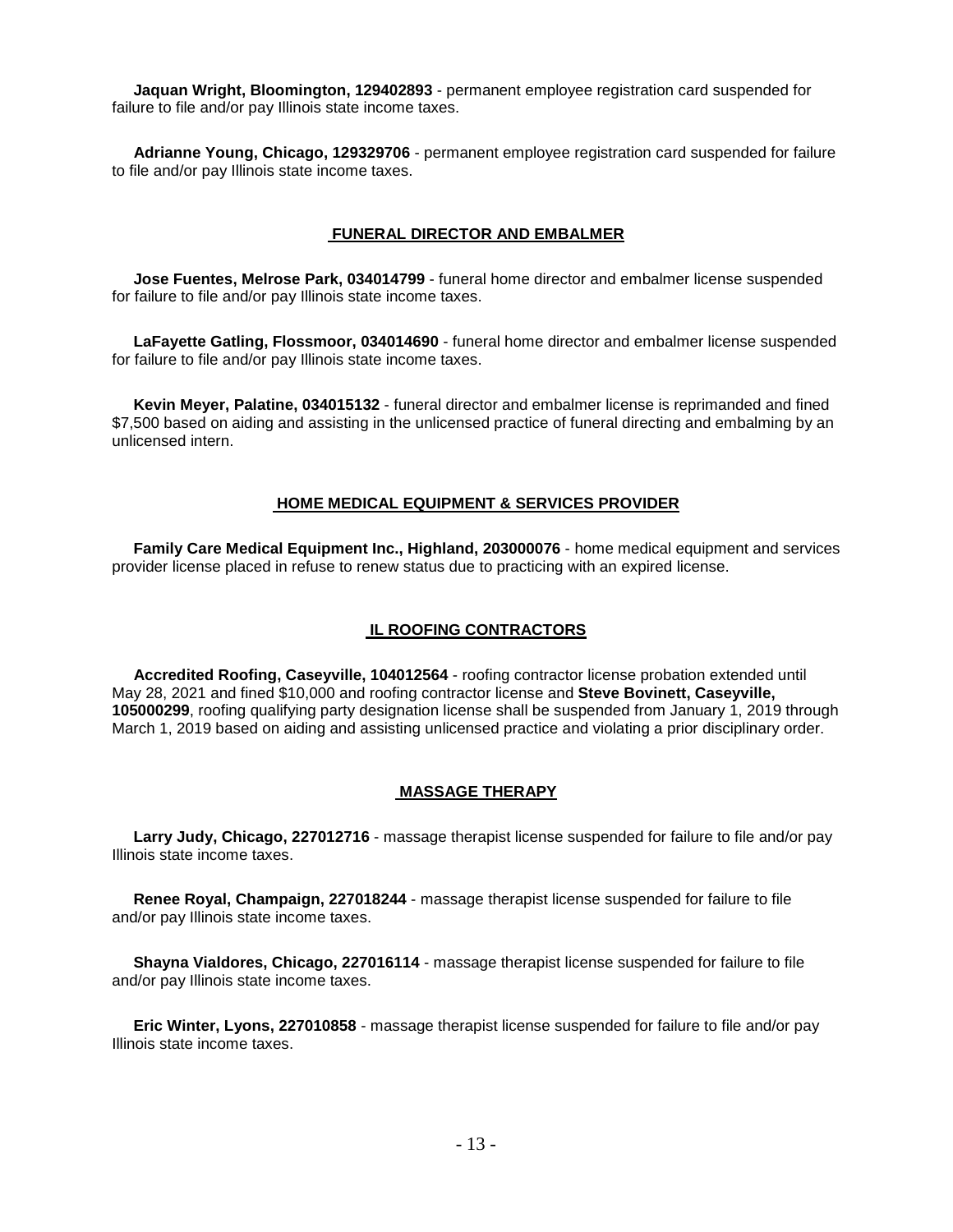#### **MEDICAL**

 **Jose Aguilar, Northbrook, 038010421** - chiropractor license suspended for failure to file and/or pay Illinois state income taxes.

 **Arvind Ahuja, Milwaukee, WI, 036app3349839** - physician and surgeon application withdrawal accepted due to receipt of Notice of Intent to Deny Licensure of a physician and surgeon.

 **David Bloomberg, Newton, 038005963** - chiropractor license fined \$500 based on an adverse action taken against his Michigan license.

 **Tony Chien, St. Louis, MO, 036109093** - physician and surgeon license placed on indefinite probation for a minimum of four years and fined \$9,000 for his failure to disclose required information on his DEA renewal application.

 **S David Demorest, Melrose Park, 036067738** - physician and surgeon license automatically, indefinitely suspended for a minimum of 12 months for violations of terms of his current Department's Probation.

 **David Footerman, Rockford, 036083677** - physician and surgeon license automatically, indefinitely suspended for a minimum of 12 months for violation of terms of his current Department's Probation.

 **David Footerman, Rockford, 036083677** - physician and surgeon license indefinitely suspended for being more than 30 days delinquent in the payment of child support.

 **Fabio Ortega, Skokie, 036065413** - physician and surgeon license temporarily suspended for engaging in sexual misconduct with patient of his practice.

 **Henryk Roztoczynski, Chicago, 036058369** - physician and surgeon license revoked based on allegations he gave patients disulfiram implants without consent, gave a patient disulfiram improperly, obtained disulfiram from Malaysia, had poor-record keeping, and an evaluation showed he was unable to practice with reasonable skill, safety, and judgment.

 **Manjit Sandhu, Chicago, 036089775** - physician and surgeon license and controlled substance license, 336051506 indefinitely suspended for a minimum of six months following an order of temporary suspension based on allegations that respondent forged at least 20 prescriptions for personal use and allegations respondent is mentally and/or physically impaired.

 **Sergei Shushunov, Buffalo Grove, 036070073** - physician and surgeon license restored to indefinite probation for a minimum of one year and effective upon payment of fees and filing of forms.

 **Robin Snead, Olympia Fields, 036064416** - physician and surgeon license suspended for failure to file and/or pay Illinois state income taxes.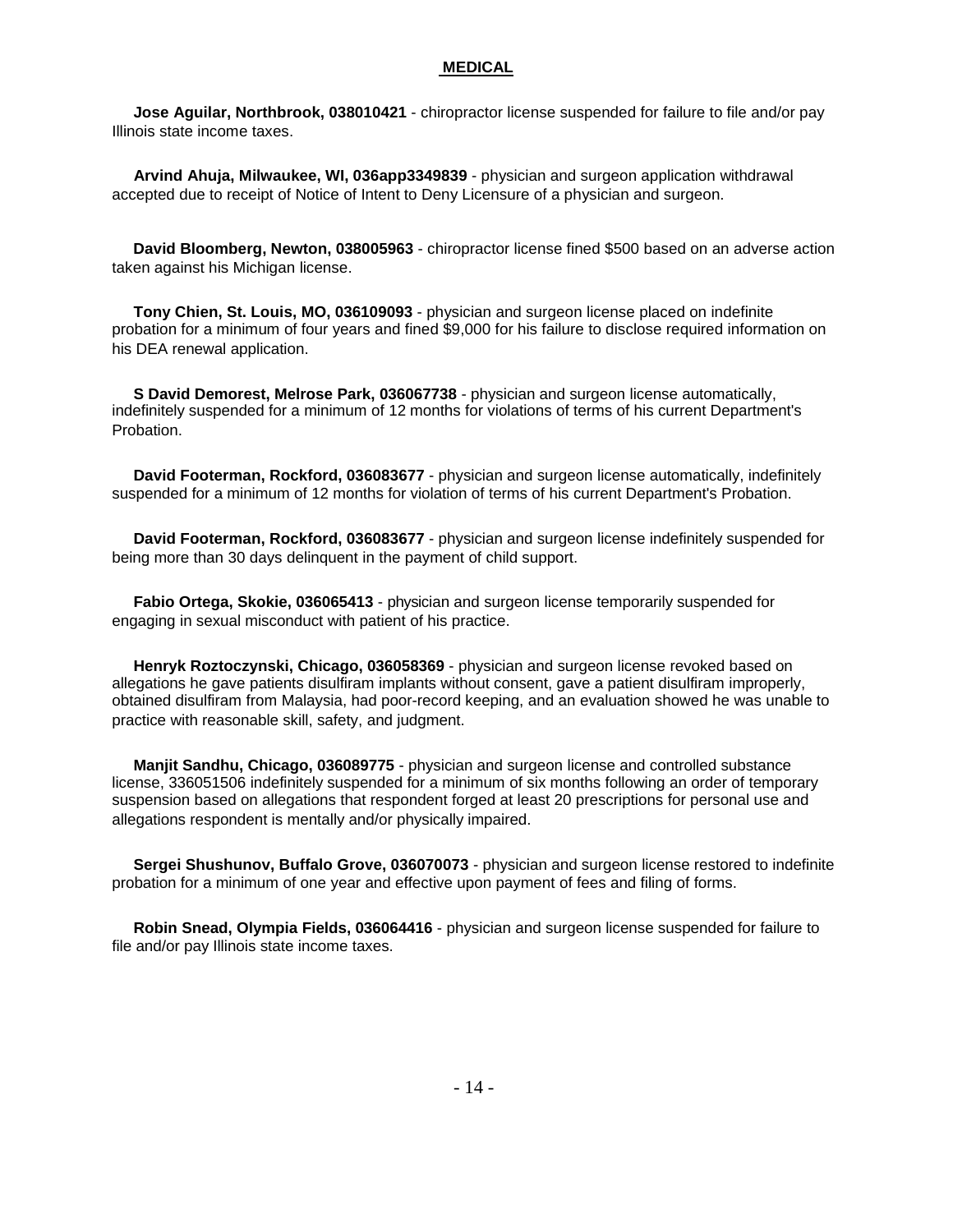#### **NURSING**

 **Anabelle Abala-Bacani, Vernon Hills, 041264111** - registered nurse license suspended for failure to file and/or pay Illinois state income taxes.

 **Robert Andrews, Oak Lawn, 041234793** - registered nurse license suspended for failure to file and/or pay Illinois state income taxes.

 **Tracy Barefoot, Bethalto, 043075254** - licensed practical nurse license suspended for failure to file and/or pay Illinois state income taxes.

 **Karen Baumann, Tucson, AZ, 041270985** - registered nurse license placed in refuse to renew status after on or about March 17, 1994, respondent received a Decree of Censure on her license for testing positive for cocaine in a pre-employment screen in Arizona. In addition, from 2004 through 2008, respondent received treatment related to substance abuse disorder. On or about December 18, 2015, respondent showed signs of impairment while employed as a nurse. On or about June 9, 2016, again showed signed of impairment at the hospital. On or about September 14, 2017, the Arizona State Board of Nursing issued an order revoking respondent's license, but said revocation was stayed.

 **Vikki Brewer, Lynwood, 043061441** - licensed practical nurse license suspended for failure to file and/or pay Illinois state income taxes.

 **Laura Brown, Lakewood, CO, 041403704** - registered nurse license placed in refuse to renew status due to discipline in the state of Colorado.

 **Sharon Byrd, Lansing, 041280530** - registered nurse license placed in refuse to renew status due to failure to report a sister state discipline.

 **August Callahan, Clover, SC, 041346010** - registered nurse license placed in refuse to renew status due to failure to report a discipline by the Arkansas State Board of Nursing.

 **Renvi Carreon, Chicago, 043124416** - licensed practical nurse license suspended for failure to file and/or pay Illinois state income taxes.

 **Nalongue Cogan, Evanston, 041313671** - registered nurse license placed in refuse to renew status due to mental health issues resulting in limitations placed on respondent's Minnesota license.

 **Stephanie Cook-Belmer, South Holland, 043103073** - licensed practical nurse license suspended for failure to file and/or pay Illinois state income taxes.

 **Catherine Cowart, Buffalo Grove, 041271839** - registered nurse license placed in refuse to renew status due to the Wisconsin State Board of Nursing reprimanding and limiting respondent's license for a period to two years due to a criminal conviction and drug diversion.

 **Rebecca Darling, Wichita, KS, 041244006** - registered nurse license placed in refuse to renew status following a sister-state discipline in Oklahoma for falsification of application materials.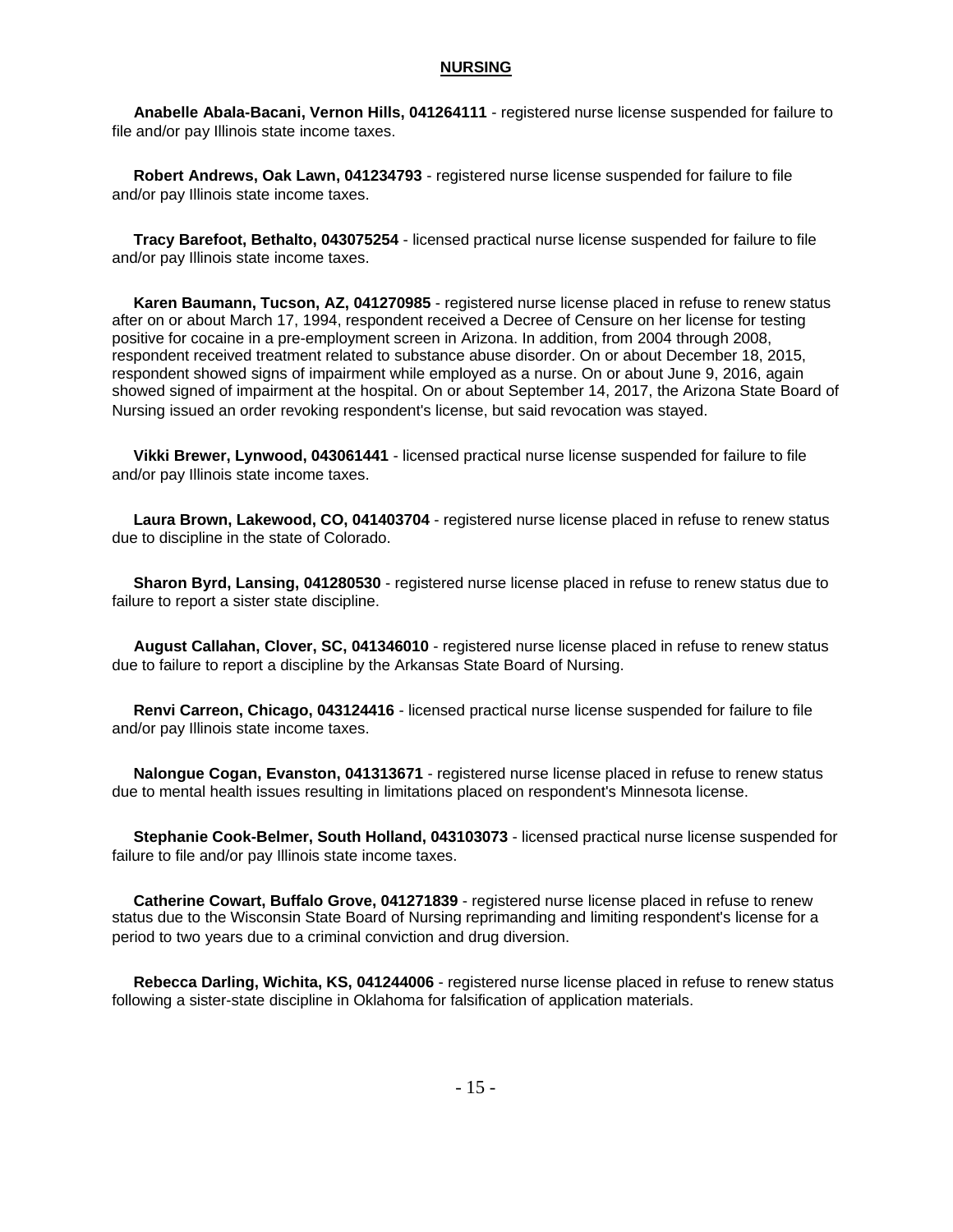**Steven Dzyban, Baltimore, MD, 209014669** - advanced practice nurse license and registered nurse license, **041444794** are indefinitely suspended for a minimum of three years due to failure to report termination and that his Tennessee nursing license was disciplined.

 **Elizabeth Fisher, Wheaton, 041359628** - registered nurse license revoked for drug diversion, failure to maintain records, and unprofessional conduct.

 **Kristen Fisher, Peoria, 041367561** - registered nurse license indefinitely suspended for a minimum of six months due to abuse of drugs/positive test results, failure to report adverse action taken against her by her employers, and unprofessional conduct.

 **Clarice Freeman, Collinsville, 041216896** - registered nurse license placed in refuse to renew status due to sister state discipline in the state of Missouri for substandard or inadequate care of patients.

 **Maria Funcion, Oakbrook Terrace, 041267787** - registered nurse license placed in refuse to renew status after on or about May 2, 2017, respondent placed a catheter in the wrong patient. On or about September 21, 2017, the Nevada State Board of Nursing issued an order that reprimanded respondent's license and ordered respondent to complete continuing education courses.

 **Sharon Gulla, Harwood Heights, 041341232** - registered nurse license indefinitely suspended for a minimum of two years, effective retroactive to August 21, 2018 due to a conviction of conspiracy to commit healthcare fraud.

 **Mardi Halperin, Chicago, 041374619** - registered nurse license indefinitely suspended due to failure to report discipline in Colorado for alcohol abuse.

 **Heather Harms, Rochelle, 041341206** - registered nurse license and licensed practical nurse license, 043089009 both placed under a Chaperone Order during patient encounters because of being charged with a forcible felony.

 **Elaine Hatch, Clarendon Hills, 041253175** - registered nurse license placed in refuse to renew status due to respondent's Ohio registered professional nurse license being reprimanded on September 15, 2016. The 2016 Ohio reprimand was based on Respondent holding herself out as a Psychiatric Clinical Nurse Specialist while seeking nursing employment as a mental health counselor at the Center for Cognitive and Behavioral Therapy of Great Columbus (CCBT) on or about August 12, 2015. Between August 2015 until at least March 30, 2016, respondent held herself out as a clinical nurse specialist in grief and loss on her LinkedIn profile.

 **Christine Hearing, Oak Park, 041263289** - registered nurse license placed in refuse to renew status due to respondent being disciplined by the Ohio Board of Nursing, by summarily suspending her registered nurse license for an indefinite period to self-admission of administering drugs not prescribed.

 **Paula Henry, Clay City, 041369067** - registered nurse license restored to indefinite probation for a minimum of four years effective upon payment of fees and filing of forms.

 **Monica Henry, Harvey, 041460066** - registered nurse license suspended for failure to file and/or pay Illinois state income taxes.

 **Monica Henry, Harvey, 043117557** - licensed practical nurse license suspended for failure to file and/or pay Illinois state income taxes.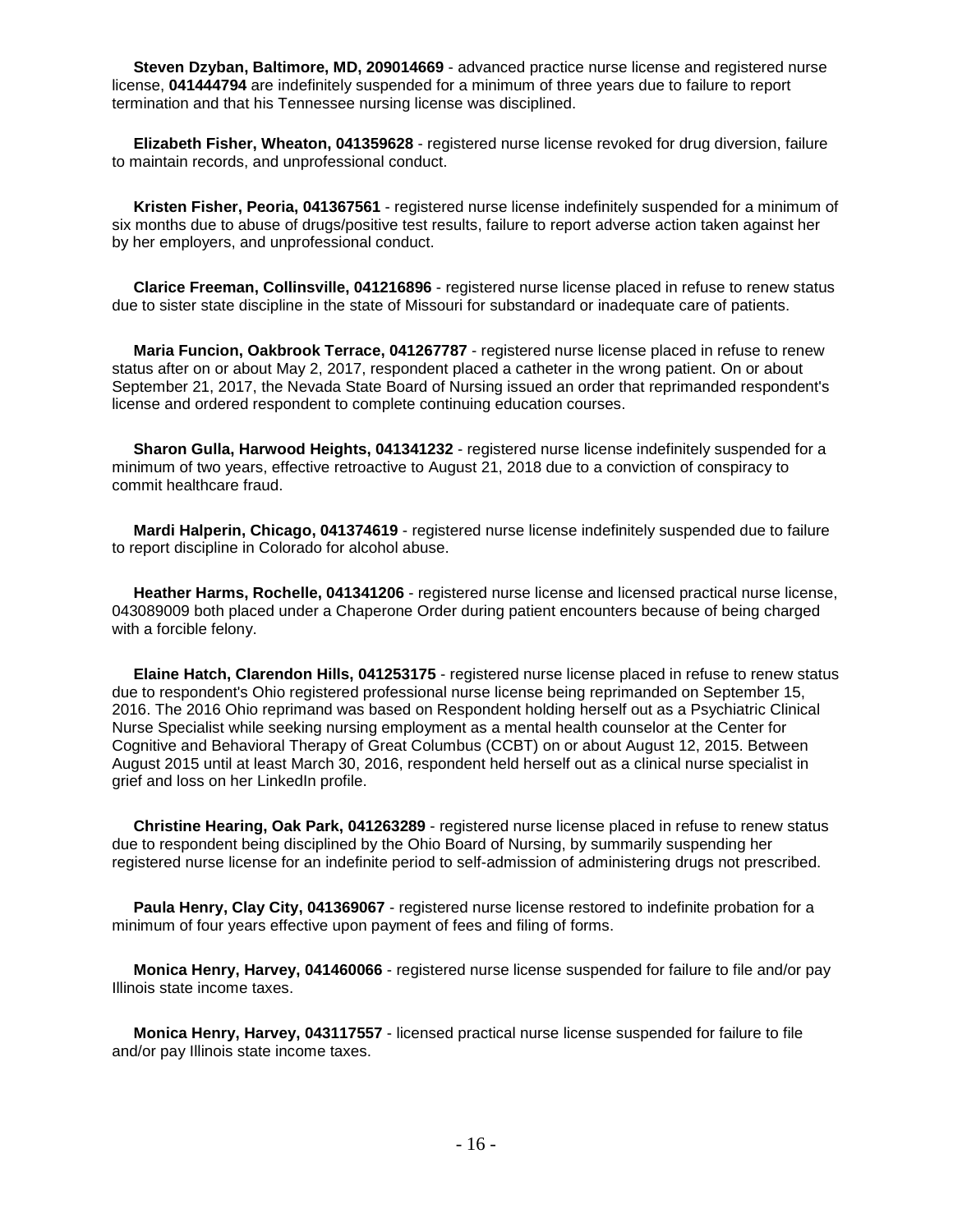**Edith Hice, Newton, 043083352** - licensed practical nurse license reprimanded because of having attempted to call in an unauthorized prescription for Tylenol with Codeine by using the physician office telephone while employed at a facility in the state of Illinois.

 **Jacqueline Hickam, Carbondale, 041420153** - registered nurse license indefinitely suspended for a minimum of three years and fined \$5000 due to drug diversion and willfully filing false reports.

 **Kelly Johnson, Quincy, 041304024** - registered nurse license reprimanded due to unprofessional conduct while working as a registered professional nurse.

 **Latria Kemp, Chicago, 043122001** - licensed practical nurse license suspended for failure to file and/or pay Illinois state income taxes.

 **Lora Kinzer, Abingdon, 041328405** - registered nurse license suspended for failure to file and/or pay Illinois state income taxes.

 **Christina Lattner, Chicago, 041342326** - registered nurse license reprimanded due to failure to input physician orders regarding a prescription.

 **Shanna Laws, Quincy, 043083456** - licensed practical nurse license placed on indefinite probation for a minimum of two years for failure to report termination to the Department.

 **Marylin Lawson, Longview, TX, 041263281** - registered nurse license placed in refuse to renew status due to a sister-state violation involving but not limited to failure to provide continuity of care, patient abandonment, and filling prescriptions for controlled substances from multiple providers multiple times a month.

 **Kristina Lee, Bridgeview, 043104881** - licensed practical nurse license suspended for failure to file and/or pay Illinois state income taxes.

 **Tyler Lesan, Troy, 041421692** - registered nurse license placed on Chaperone Order because of being charged with criminal offenses for which the sentence includes registration as a sex offender.

 **Bethany Lesh, Le Claire, IA, 041398308** - registered nurse license reprimanded due to a sister-state discipline.

 **Cindy Lovell, Pentwater, MI, 041256184** - registered nurse license placed in refuse to renew status following a sister-state discipline in California for inaccurate charting regarding controlled substances.

 **Marilou Lozano, Niles, 041357446** - registered nurse license indefinitely suspended for a minimum of one year effective retroactive to July 30, 2018 due to a conviction of conspiracy to commit healthcare fraud.

 **Patricia Lyles, Chicago, 043073028** - licensed practical nurse license suspended for failure to file and/or pay Illinois state income taxes.

 **Ronald Malais, Des Plaines, 041350379** - registered nurse license indefinitely suspended for a minimum of one year effective retroactive to August 21, 2018 due to a conviction of conspiracy to commit healthcare fraud.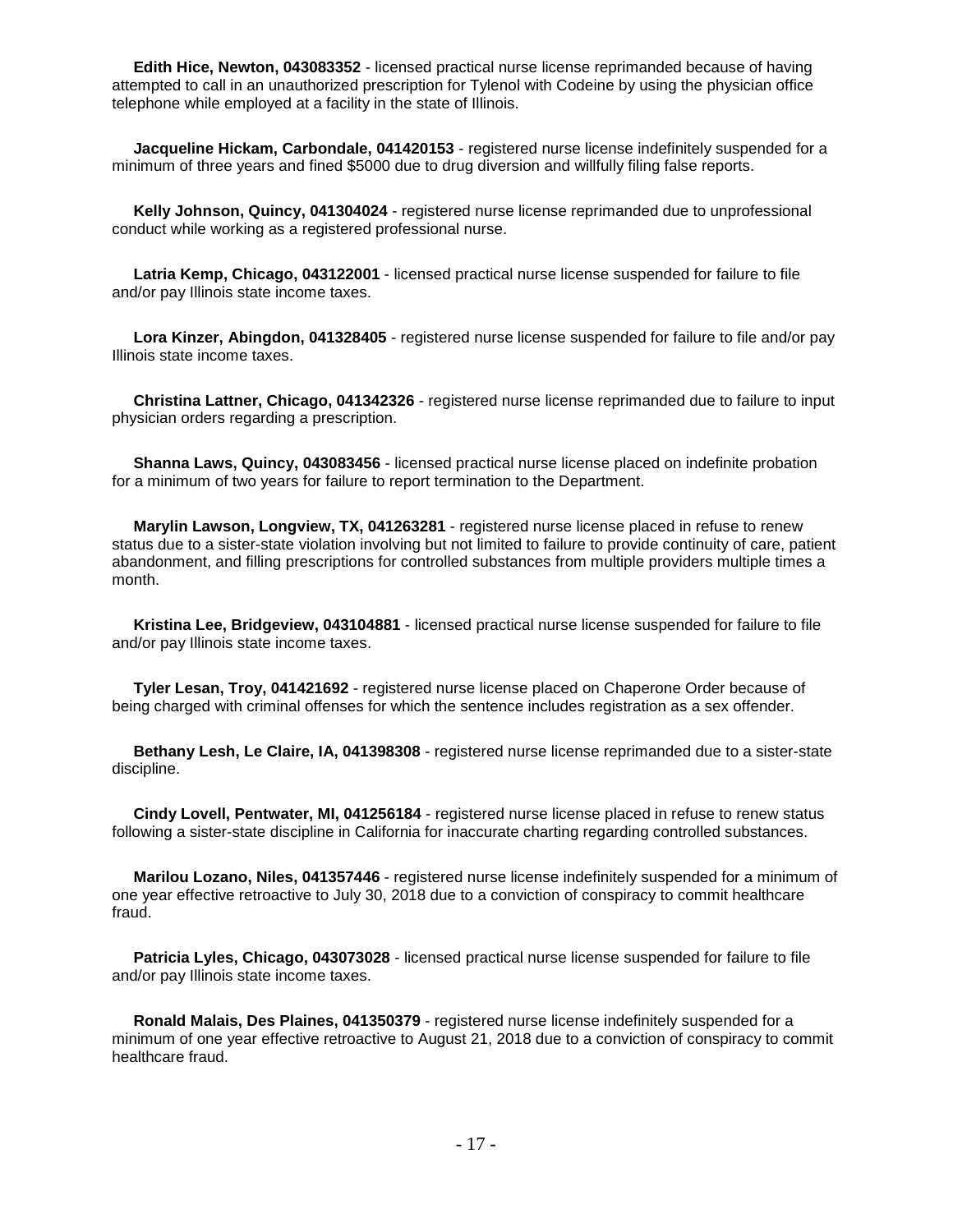**Troy Mason, Lakeland, FL, 041342192** - registered nurse license placed in refuse to renew status because of respondent violating the Monitoring Contract Addendum - Extension due to failing a mandated drug screening.

 **Beth Maurer, Springfield, 041387013** - registered nurse license indefinitely suspended due to a failed drug screen, failure to report to the Department adverse action taken again Respondent by a health care institution, and unprofessional conduct.

 **Deborah Maxwell, Chicago, 041289501** - registered nurse license indefinitely suspended due to failure to report voluntary surrender of her Wisconsin nursing license.

 **Kimberly Mayo, Benton, AR, 041382906** - registered nurse license placed in refuse to renew status due to a discipline in Arkansas and Oklahoma.

 **Richard McCauslin, Quincy, 041355074** - registered nurse license placed in refuse to renew status due to discipline in California for filing false reports, negligence, incompetence, and drug diversion.

 **Barbara McLaurin, Oxford, MS, 041436218** - registered nurse license reprimanded due to a sisterstate discipline.

 **Annie McNulty-Jennings, Florissant, MO, 041257900** - registered nurse license suspended for failure to file and/or pay Illinois state income taxes.

 **Alejandre Mendoza, Maywood, 041356401** - registered nurse license placed in refuse to renew status due to respondent's failure to report discipline on Texas nursing license.

 **Mary Mendoza, Niles, 041379641** - registered nurse license indefinitely suspended for a minimum of one year effective retroactive to August 21, 2018 due to a conviction of conspiracy to commit healthcare fraud.

 **Deborah Meredith, Springfield, 041235939** - registered nurse license placed in refuse to renew status due to unprofessional conduct.

 **Kandis Mills, Tuscola, 041336401** - registered nurse license automatically, indefinitely suspended for a minimum of 12 months due to violation probation by testing positive for Opiates and Morphine.

 **Marc Montecillo, Henderson, NV, 041279925** - registered nurse license placed in refuse to renew status due to failure to report sister-state discipline in Nevada.

 **Donella Moore, Chicago, 041322127** - registered nurse license suspended for failure to file and/or pay Illinois state income taxes.

 **Roxanne Nixon, Westville, 043112402** - licensed practical nurse license placed in refuse to renew status following a failure to report a criminal conviction.

 **Lena Osunlana, Oaklawn, 043116817** - licensed practical nurse license suspended for failure to file and/or pay Illinois state income taxes.

 **Karen Payson, Ann Arbor, MI, 041254362** - registered nurse license placed in refuse to renew status due to respondent's New Mexico registered nurse license being reprimanded for practicing on an expired license.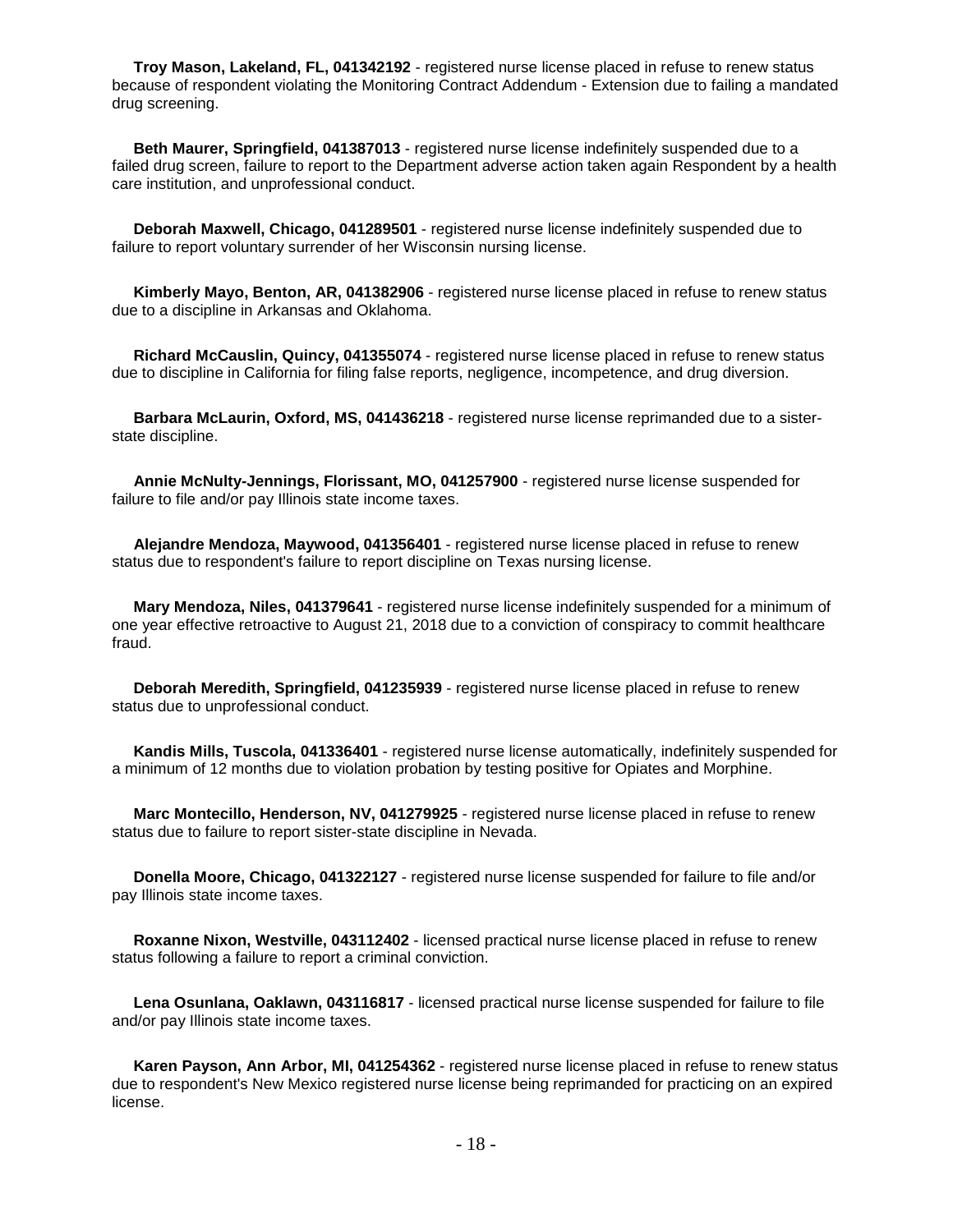**Dale Pearson, Springfield, 043107725** - licensed practical nurse license placed in refuse to renew status due to discipline in Missouri for patient abandonment and pleading guilty to a Class C felony of possession of a controlled substance.

 **Elizabeth Perino, Burr Ridge, 041198175** - registered nurse license place on indefinite probation for a minimum of four years due to a conviction of felony mail and wire fraud.

 **Samantha Perkins, Chicago, 043108137** - licensed practical nurse license suspended for failure to file and/or pay Illinois state income taxes.

 **Stephanie Pero, Agoura, CA, 041241497** - registered nurse license placed in refuse to renew status for on or about February 8, 2011, respondent failed to disclose two theft convictions from 2009. On or about November 20, 2012, the California Board of Nursing ("Board") issued an order revoking respondent's license, but said revocation was stayed. Respondent was instead placed on probation for a period of three years terminating in April 2016 due to failure to disclose. In 2013 and 2016, respondent was again convicted of theft; the convictions constituted violations of respondent's probation, and on July 11, 2017, the Board revoked respondent's license.

 **Nichole Perry, Flora, 041369068** - registered nurse license placed in refuse to renew status after on February 21, 2018, respondent was pled guilty to and was found guilty of three (3) counts of obtaining controlled substance by fraud. Respondent pled guilty to knowingly or intentionally obtaining possession of a controlled substance and obtained possession of the controlled substance by misrepresentation, fraud, forgery, deception, or subterfuge.

 **Sharla Peterson, Seattle, WA, 041409510** - registered nurse license and advanced practice registered nurse license, 209010363 placed in refuse to renew status after the State of Washington Department of Health Care Quality Assurance Commission placed her licenses on probation for a minimum of 48 months due to prescribing multiple prescriptions for controlled substances intended for a close family member and having had no patient-provider relationship.

 **Sharon Rinaldi, Inverness, 041162513** - registered nurse license indefinitely suspended for a minimum of one year due to pleading guilty to the charge of "heath care fraud".

 **Angel Roberson, Rockford, 043125102** - licensed practical nurse license suspended for failure to file and/or pay Illinois state income taxes.

 **Jamia Romero, Valparaiso, IN, 041381165** - registered nurse license placed in refuse to renew status based on a July 22, 2013 Indiana sister state suspension due to a positive drug screen for opiates and termination from employment.

 **Isabelita Sabejon, Niles, 041035847** - registered nurse license placed on indefinite suspension for a minimum of one year effective retroactive to August 21, 2018 due to a conviction of conspiracy to commit healthcare fraud.

 **Diane Salomon, Chicago, 041316190** - registered nurse license suspended for failure to file and/or pay Illinois state income taxes.

 **Michele Sarpy, Chicago, 041241842** - registered nurse license placed in refuse to renew status due to respondent's failure to report that she voluntarily relinquished her license to practice nursing in Florida.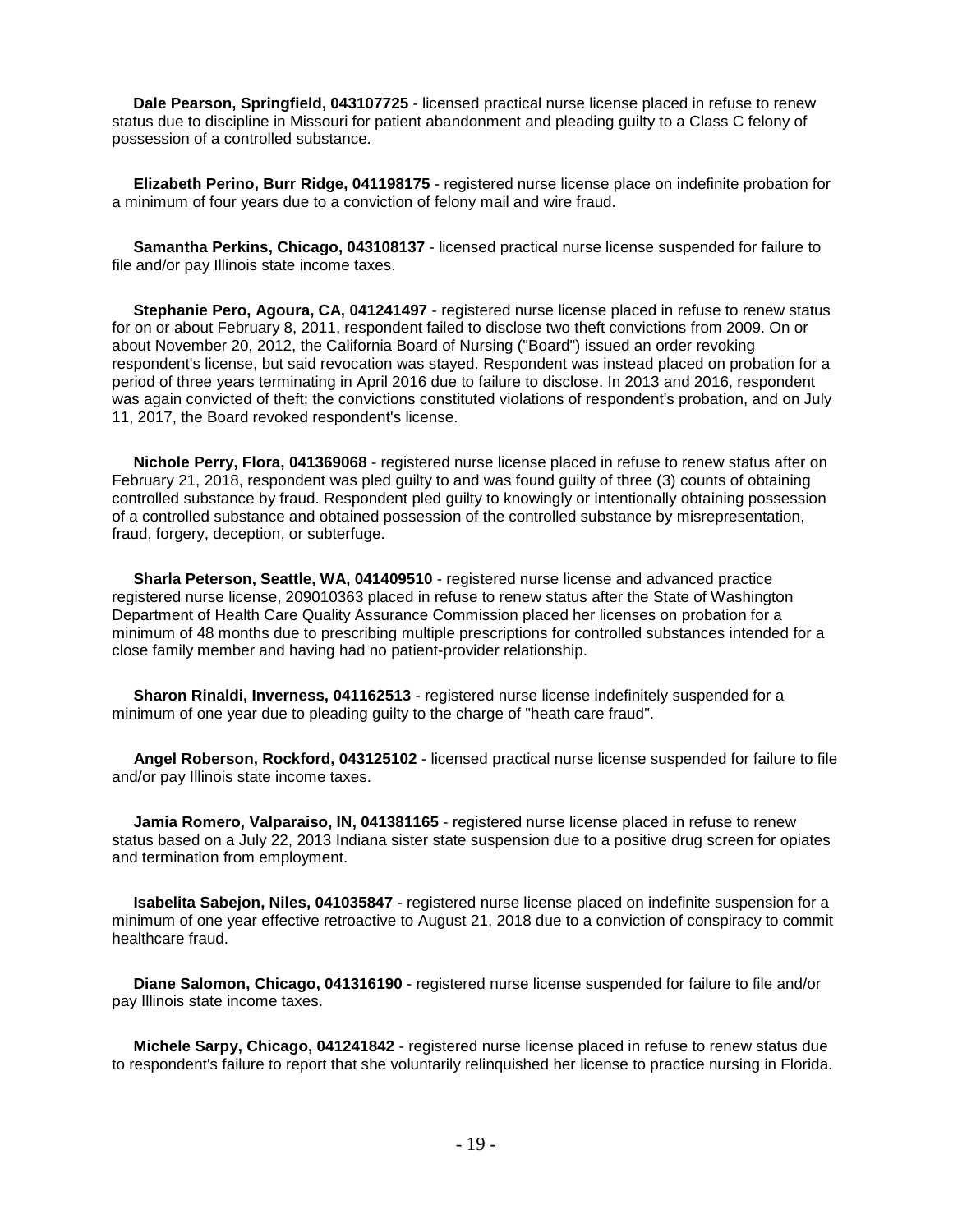**Gretchan Schoop, Mount Olive, 043082864** - licensed practical nurse license placed in refuse to renew status due to respondent's Ohio license being placed on probation as respondent is unable to practice safely by reason of psychological impairment or mental disorder.

 **Felicia Sellers, Chicago, 041327557** - registered nurse license suspended for failure to file and/or pay Illinois state income taxes.

 **Michelle Sexton, Petersburg, 043077735** - licensed practical nurse license placed in refuse to renew status based on a Florida sister state suspension of respondent's license due to a plea of guilty to one count of obtain controlled substance by fraud or forgery, and for failure to report to the Department the Florida criminal felony conviction and sister state discipline.

Penny Shaw, Wilmington, 043080387 - licensed practical nurse license suspended for being more than 30 days delinquent in the payment of child support.

 **Ivana Skuljevic, Chicago, 043104876** - licensed practical nurse license suspended for failure to file and/or pay Illinois state income taxes.

 **Ellen Smith, North Liberty, IA, 041260313** - registered nurse license placed in refuse to renew status due to a sister state violation involving a failure to maintain adequate or accurate records. On more than one occasion, respondent failed to properly account for the disposition of narcotics.

 **Jilaina Taylor, Aurora, 041349433** - registered nurse license suspended for failure to file and/or pay Illinois state income taxes.

 **Ayeshah Toney, Chicago, 043084673** - licensed practical nurse license suspended for failure to file and/or pay Illinois state income taxes.

 **Carmen Velez, Palatine, 043318501** - licensed practical nurse license suspended for six months, retroactive to August 21, 2018, followed by indefinite probation for a minimum of two years due to a felony conviction of conspiracy to commit healthcare fraud.

 **Shawna Villarreal, Beecher, 041421752** - registered nurse license reprimanded following diversion of controlled substances from employer.

 **Renee Warner, Ouray, CO, 041327605** - registered nurse license placed in refuse to renew license due to a discipline in Colorado.

 **Corey Wehr, Worthington, 041335325** - registered nurse license placed in refuse to renew status due to the California State Board of Nursing placed respondent's license on probation for three years due to respondent's negligence and falsifying records or reports.

 **Lorinda White, Glenwood, 043091268** - licensed practical nurse license suspended for failure to file and/or pay Illinois state income taxes.

 **Nicole Widergreen, Cherry Valley, 041221221** - registered nurse license placed in refuse to renew status due to sister-state discipline by the Arizona State Board of Nursing.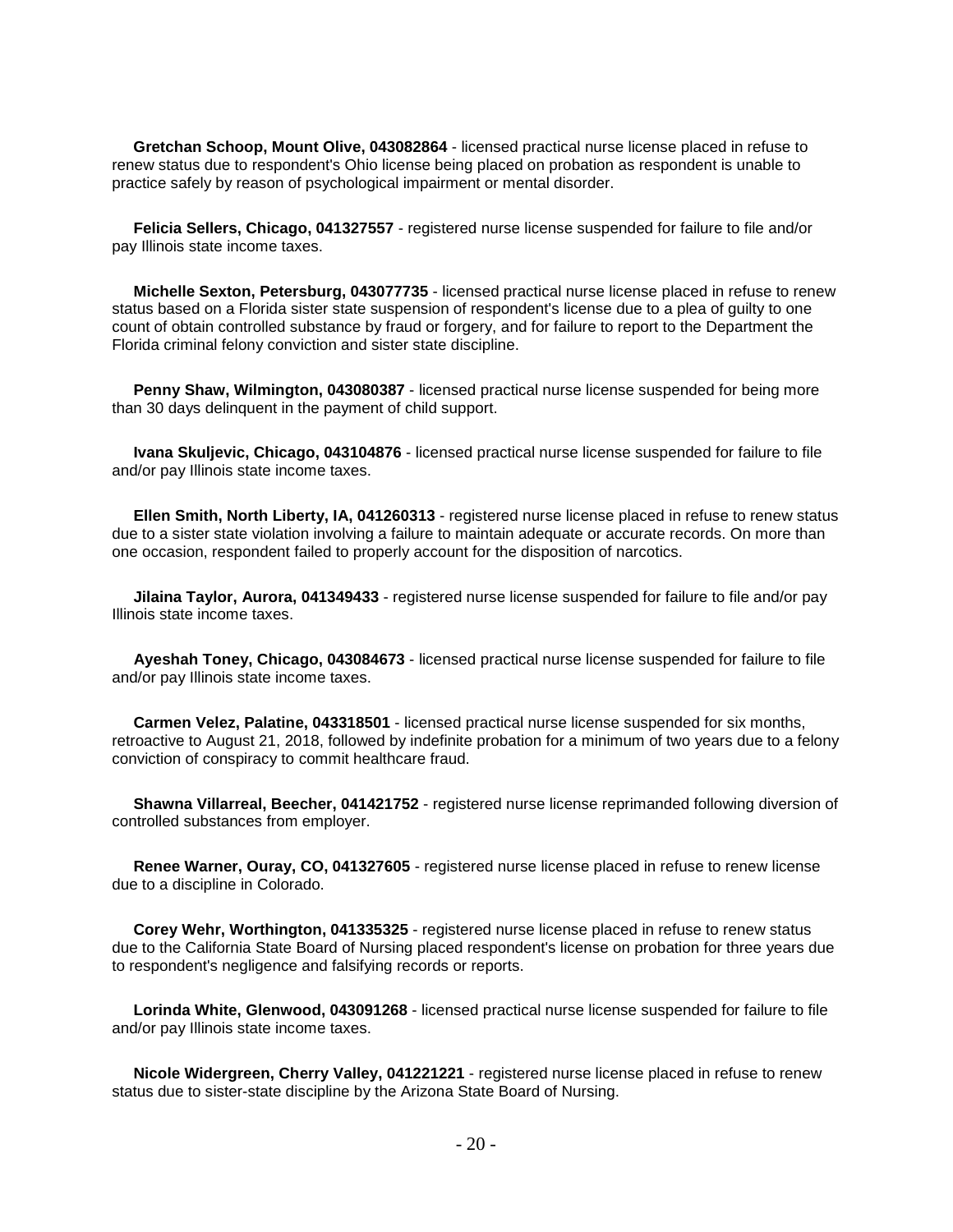**Christina Williams, Terrell, TX, 041374962** - registered nurse license placed in refuse to renew status due to failure to report a discipline by the Pennsylvania State Board of Nursing for failure to report two (2) prior disciplines in the state of Texas.

 **Carrie Willis, Rockford, 043065634** - licensed practical nurse license reprimanded due to respondent's failure to provide her employer with a copy of a prescription for a medication containing controlled substances.

 **Jessi Wright, Glasford, 041403310** - registered nurse license placed on indefinite probation for a minimum of two years, amended prior consent order dated July 26, 2018 due to pleading guilty to felony possession of pseudoephedrine.

 **Regina Young, Mount Vernon, 041235939** - registered nurse license placed in refuse to renew status due to failure to report adverse action and a sister-state discipline in Wisconsin.

#### **NURSING HOME ADMINISTRATOR**

 **Cindy Brill, Davenport, IA, 044006373** - nursing home administrator license placed on probation for one year following unprofessional conduct.

 **Patrick Carle, Woodstock, 045003851** - nursing home administrator temporary license placed in refuse to renew status due to unprofessional conduct.

 **Rebecca Garcia, Collinsville, 044010984** - nursing home administrator license reprimanded due to unprofessional conduct.

 **Michael Gillman, Miami Beach, FL, 044003698** - nursing home administrator license placed in refuse to renew status due to unprofessional conduct.

 **Robby Jones, Nokomis, 045003939** - temporary licensed nursing home administrator license placed in refuse to renew status due to providing substandard quality of care.

 **Jessica Rogers, Franklin Grove, 045003897** - temporary nursing home administrator license placed in refuse to renew status due to providing substandard quality of care.

 **Lola White, Shumway, 044006011** - nursing home administrator license placed in refuse to renew status due to a finding and sentence of probation for theft in Effingham County.

 **Annette Whitlock, Milton, 044010307** - nursing home administrator license reprimanded due to a failure to have sufficient policies and procedure in place to prevent residents from elopement at the facility.

 **Bonzetta Williams, Homewood, 044010156** - nursing home administrator license must complete coursework due to unprofessional conduct.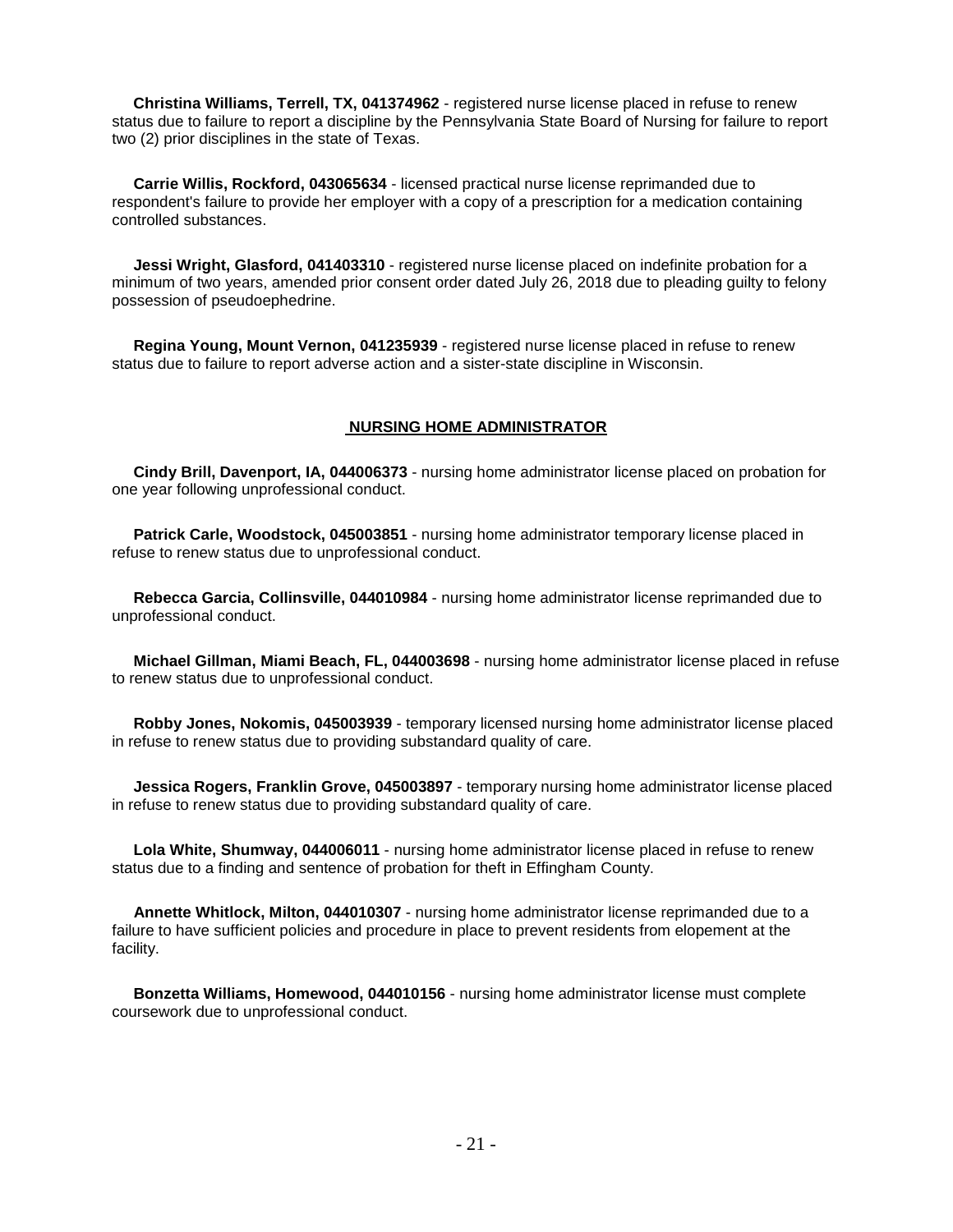#### **PHARMACY**

 **Comprehensive Wellness Pharmacy, Clarksville, TN, 054018741** - pharmacy license reprimanded due to an adverse disciplinary action taken in the state of Alabama.

 **Curexa, Egg Harbor Township, NJ, 054018557** - pharmacy license reprimanded and fined \$2,000 due to a sister-state discipline in Alabama for compounding and dispensing 10mg of Domperidone for human use, which is not approved by the FDA and having expired medications in active stock.

 **Christina Franklin, Vienna, 049248083** - pharmacy technician license indefinitely suspended for being more than 30 days delinquent in the payment of child support.

 **Charles Ingram, Chicago, 049257050** - pharmacy technician license suspended for failure to file and/or pay Illinois state income taxes.

 **Ambreen Khan, Bloomingdale, 049191735** - pharmacy technician license suspended for failure to file and/or pay Illinois state income taxes.

 **Charisse Landry, Zion, 049226934** - pharmacy technician license suspended for failure to file and/or pay Illinois state income taxes.

 **Patricia Lawrence, Chicago, 049093304** - pharmacy technician license suspended for failure to file and/or pay Illinois state income taxes.

 **Freddy Martinez, Cicero, 049247407** - pharmacy technician license placed in refuse to renew status for being more than 30 days delinquent in the payment of child support.

 **Monica Muniz, Chicago, 049254733** - pharmacy technician license suspended for failure to file and/or pay Illinois state income taxes.

 **Maria Salazar, Chicago, 049250204** - pharmacy technician license suspended for failure to file and/or pay Illinois state income taxes.

 **Kristina Stark, O'Fallon, 051289884** - pharmacist license restored to indefinite probation for a minimum of three years effective upon payment of fees, filing of forms and termination of Suspension from a prior Department Order.

 **Ian Turner, Rockford, 049256091** - pharmacy technician license suspended for failure to file and/or pay Illinois state income taxes.

 **X-Gen Pharmaceuticals, Inc., Horseheads, NY, 004002948** - wholesale drug distributor license fined \$1,500 due to a sister-state violation in the state of Ohio for unlicensed practice.

#### **PHYSICAL THERAPY**

 **Steven Clark, Richton Park, 160007110** - licensed physical therapist assistant license suspended for failure to file and/or pay Illinois state income taxes.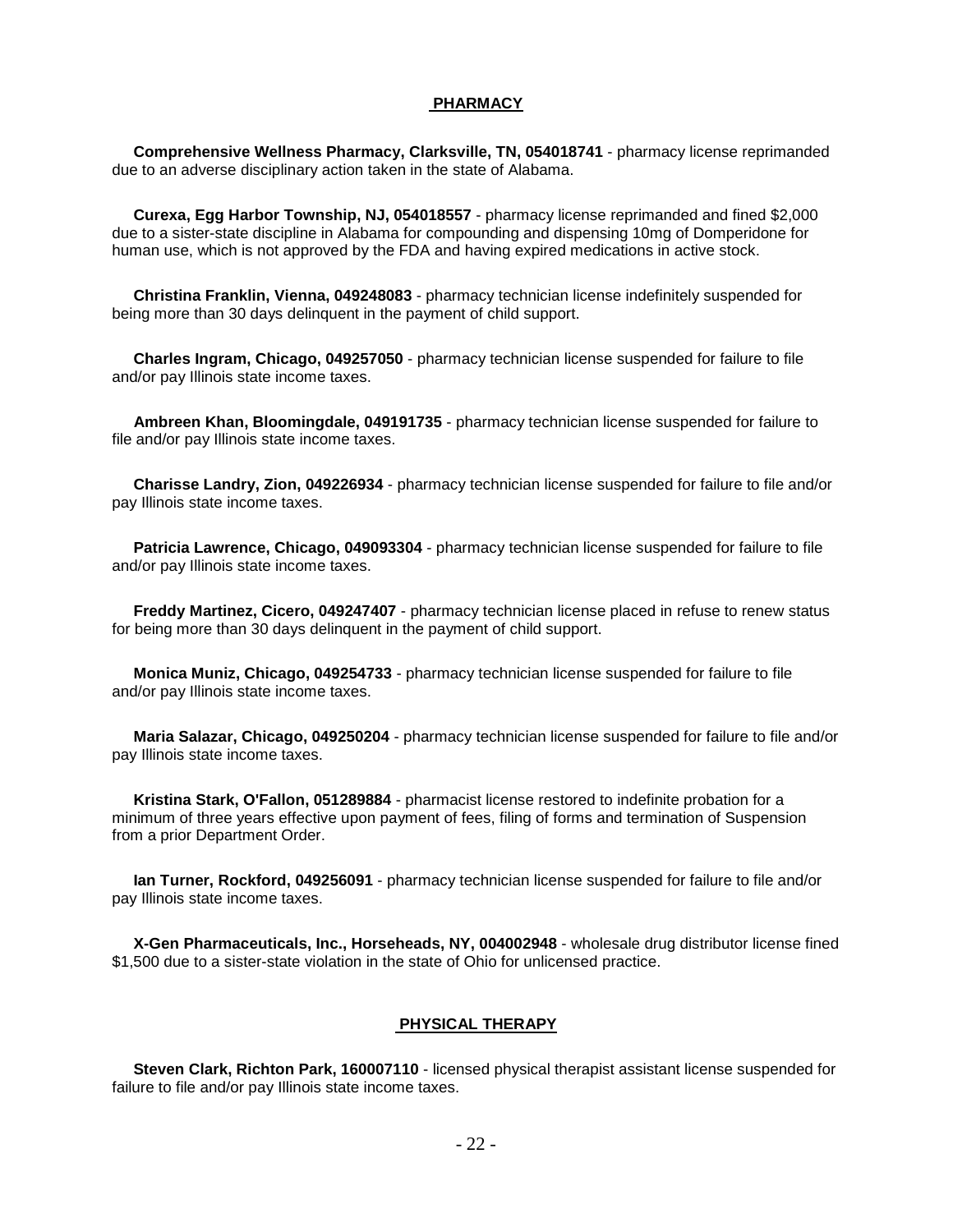**Beth Wilkowski, Vernon Hills, 070008601** - physical therapist license suspended for failure to file and/or pay Illinois state income taxes.

# **PODIATRIC MEDICAL**

 **Joel Anderson, Chicago, 016004882** - podiatrist license fined \$10,000 due to unprofessional conduct.

#### **PUBLIC ACCOUNTANT**

 **Berman and Company, Boca Raton, FL, 066004526** - public accountant firm license placed in refuse to renew status due to its suspension from practicing before a federal regulatory authority and failure to request a hearing.

 **Kim Forgue, Palos Hills, 065027738** - licensed certified public accountant license placed in refuse to renew status due to gross negligence, unprofessional conduct and failure to request a hearing.

 **Barry Hirsch, Fort Mill, SC, 065022324** - licensed certified public accountant license suspended for failure to file and/or pay Illinois state income taxes.

 **Richard Koch, Houston, TX, 065039713** - certified public accountant license is placed in refuse to renew status due to his suspension from practicing before a federal regulatory authority and failure to request a hearing.

 **Kathleen Relaz, Streamwood, 065027430** - licensed certified public accountant license placed in refuse to renew status due to violations of professional standards and failure to make a substantive response to the Department's repeated requests for information.

#### **SOCIAL WORKER**

 **Pepper Giese, Chicago, 149006694** - licensed clinical social worker license suspended for failure to file and/or pay Illinois state income taxes.

 **Jonathan Levy, Chicago, 149009106** - licensed clinical social worker license restored on indefinite probation for a minimum of two years effective upon payment of fees and filing of forms.

#### **SPEECH-LANGUAGE PATHOLOGY AND AUDIOLOGY**

 **Litsa Michael, Schaumburg, 146008574** - speech language pathologist license placed on probation for two years as result of improper billing practices associated with inaccurately reporting the amount of time spent providing speech language pathology services to a patient.

- 23 -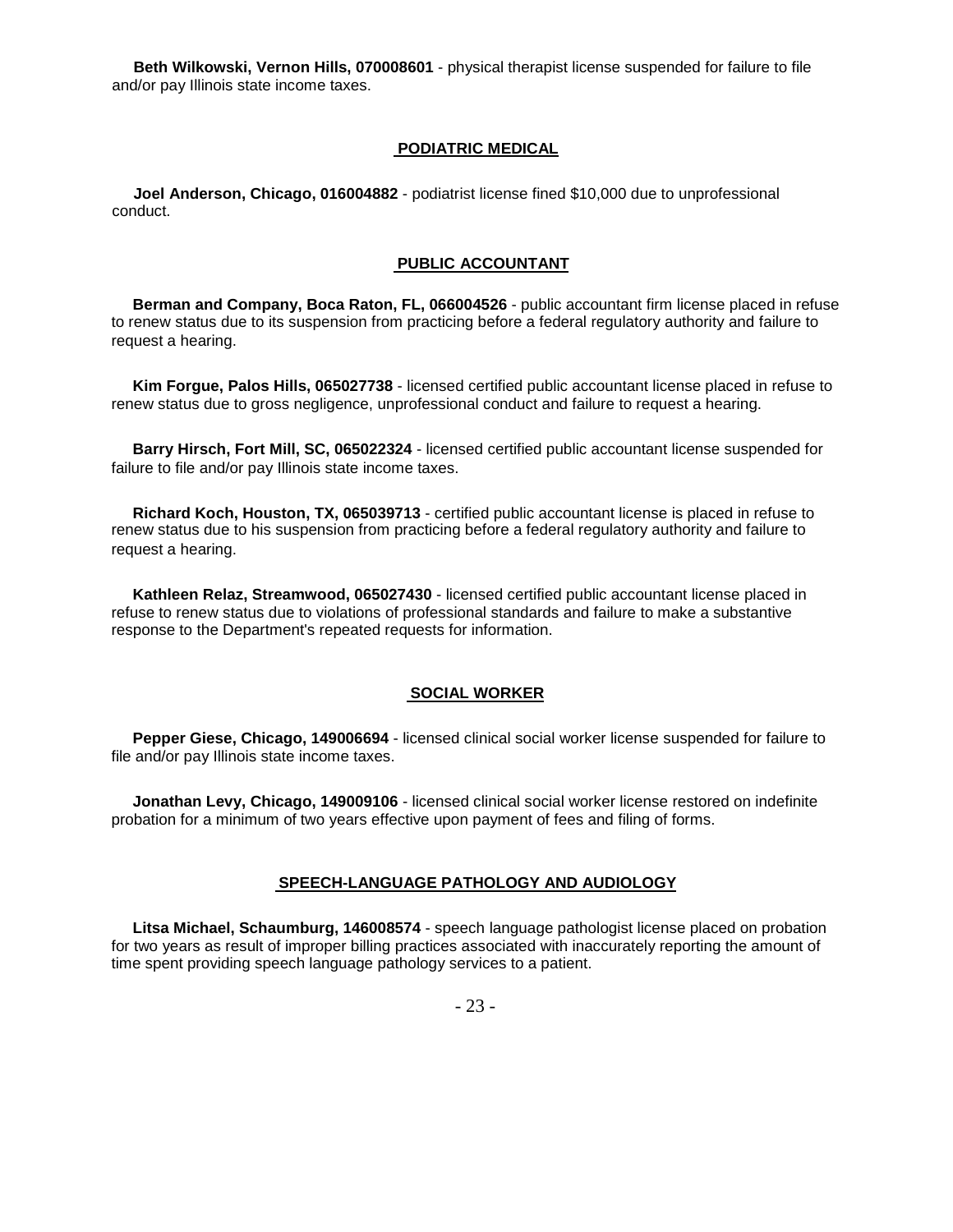# **PROFESSIONAL ENGINEER**

 **Matthew Misiaveg, DeKalb, 061029962** - enrolled professional engineer intern license suspended for failure to file and/or pay Illinois state income taxes.

 **Rizaldie Nicolas, Chicago, 061026305** – enrolled professional engineer intern license suspended for failure to file and/or pay Illinois state income taxes.

## **VETERINARY**

 **Timothy Allard, Sparta, 090007135** - veterinarian license reprimanded due to unprofessional conduct.

 **Ruth Bistrow, Chicago, 095002202** - veterinarian technician license indefinitely suspended for a minimum of six months due to allegations of unprofessional conduct.

 **Ariel Ibarra, Stickney, 095002364** - veterinarian technician license reprimanded due to unprofessional conduct.

 **Amanda Mirabella, Plainfield, 090011173** - veterinarian license placed on indefinite probation and controlled substance license, **390006819**, is indefinitely suspended for a minimum of six months due to her having surrendered her DEA registration due to failure to comply with federal regulations pertaining to controlled substances, including diversion, and having created patient records that did not actually reflect treatments provided.

 **Deborah Noble, Lombard, 090003658** - veterinarian license and controlled substance license, **390001092**, both placed in refuse to renew status due to respondent self-prescribing controlled substances for personal use.

# **DIVISION OF REAL ESTATE**

#### **APPRAISAL**

 **Antoinette Benison, Chicago, 553001891** - certified general real estate appraiser license suspended for failure to file and/or pay Illinois state income taxes.

 **Donnell Digby, Chicago, 556003089** - certified residential real estate appraisal license fined \$3,000 for performing licensed appraisal activities while his license was suspended during the period of August 18, 2017 to October 10, 2017.

 **Mavreen Dunlavy, Mount Prospect, 557006148** - associate real estate trainee appraiser license indefinitely suspended and fined \$750 for failure to complete continuing education prior to renewing her license and for stating on the renewal application that the education had been completed.

 **Neil Haida, Belleville, 556001900** - certified residential real estate appraiser license reprimanded and fined \$2,500 for failing to adjust the value of comparable, and for failing to define the market segment of the property examined, which resulted in an appraisal report that was misleading and lacked credibility.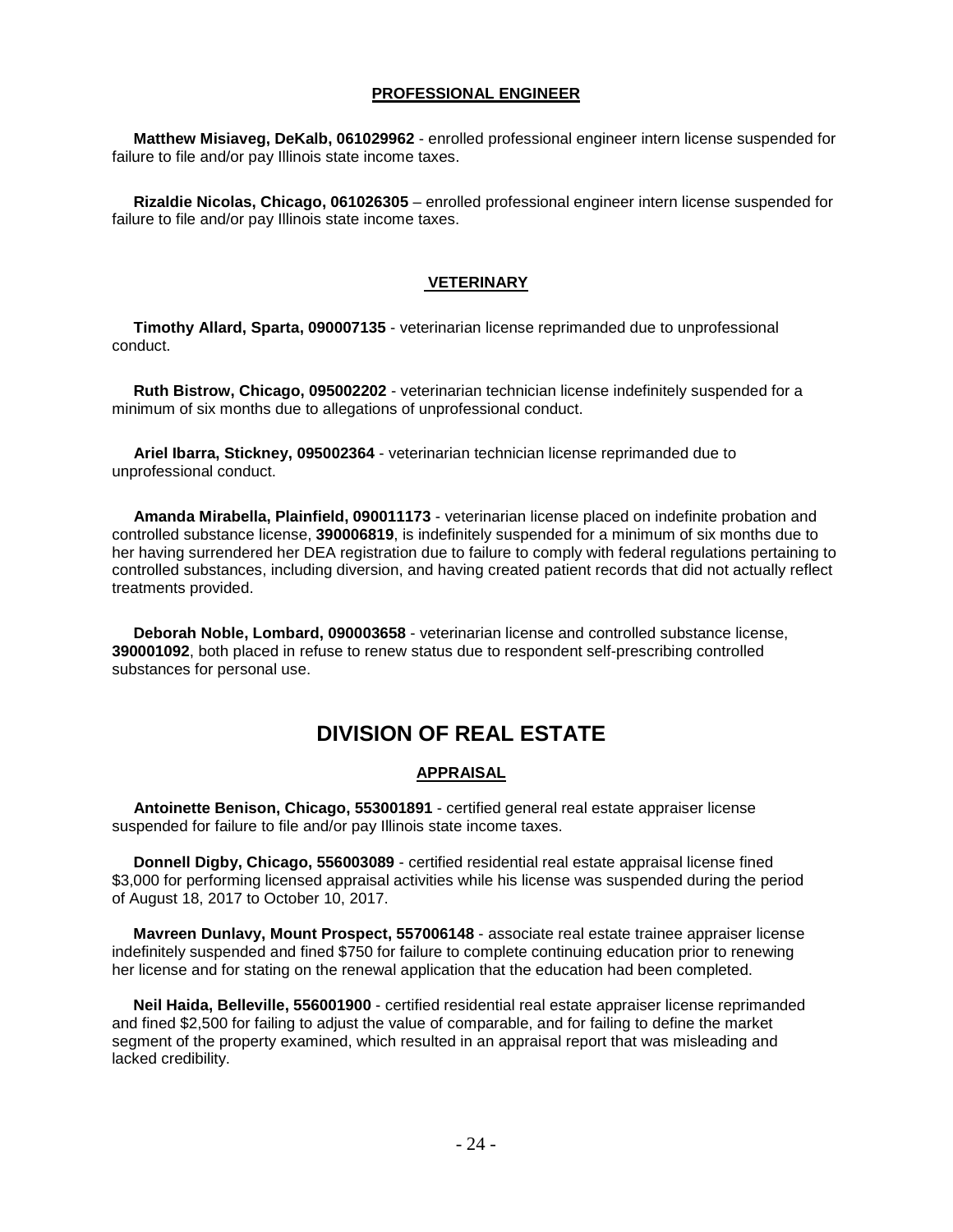**Russell Hume, Chicago, 553000523** - certified general real estate appraiser indefinitely suspended and fined \$750 for failure to complete continuing education prior to renewing his license and for stating on the renewal application that the education had been completed.

 **Jeanette Reeder, Princeton, 553001550** - certified general real estate appraiser license indefinitely suspended and fined \$750 for failure to complete continuing education prior to renewing her license and for stating on the renewal application that the education had been completed.

 **Justin Stephens, Effingham, 557006038** - associate real estate trainee appraisal license indefinitely suspended and fined \$750 for failure to complete continuing education prior to renewing his license and for stating on the renewing application that the education had been completed.

 **Scott Wiseman, Lee Summit MO, 553002089** - certified general real estate appraiser license indefinitely suspended and fined \$750 for failure to complete continuing education prior to renewing his license and for stating on the renewal application that the education had been completed.

# **HOME INSPECTOR**

 **Richard Hyzy, Yorkville, 450004194** - home inspector license revoked for violating the terms of a non-disciplinary order.

 **Pedro Pasia, Morton Grove, 450004062** - home inspector license fined \$750 for failure to complete his continuing education prior to renewing his license and for stating on his renewal application that he had completed the education.

 **Joe Richmond, Chicago, 450003929** - real estate home inspector license fined \$750 for failure to complete continuing education prior to renewing his license and for stating on his renewal application that he had completed the education.

 **Troy Tyler, Warrenville, 450010825** - home inspector license fined \$750 for failure to complete his continuing education prior to renewing his license.

# **REAL ESTATE**

 **Edward Adekanbi, Dyer IN, 475172304** - real estate broker license revoked for violating the terms of a consent order.

 **Percy Davis, Chicago, 473012993** - real estate leasing agent license indefinitely suspended for violating the terms of a non-disciplinary order.

 **Ricky Del Prado, Chicago, 475162433** - real estate broker license suspended for failure to file and/or pay Illinois state income taxes.

 **Leijuana Doss, Country Club Hills, 471008541** - real estate managing broker license revoked for a minimum of five years for violating the terms of a consent order.

 **Dehesha Gorman, Chicago, 475179184** - real estate broker license suspended for failure to file and/or pay Illinois state income taxes.

 **Rick Hansen, Chicago, 471017382** - real estate managing broker license**, S. Hansen Realty, Chicago - 478.003223,** real estate broker corporation license **and Oliver O. Stone, Chicago, 471.018873 -** real estate managing broker license fined \$3,000, owed jointly and severally, for failure to have a written listing agreement with the seller and for giving earnest money to the seller after a transaction had failed and the parties to the contract for sale had agreed that the money was to be returned to the buyer.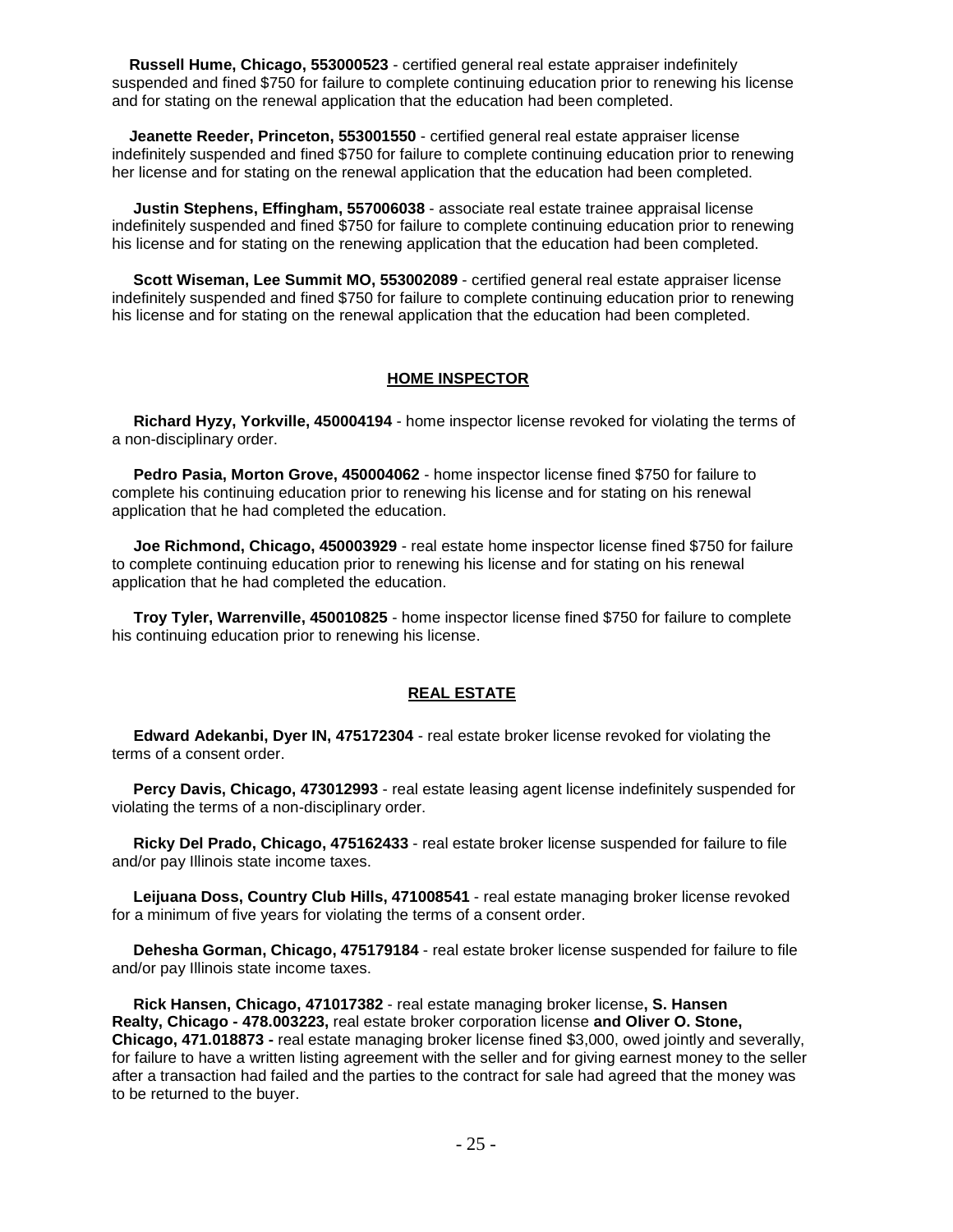**Leyla Jimenez, Melrose Park, 475168004** - real estate broker license suspended for failure to file and/or pay Illinois state income taxes.

 **Natasha Jones, Addison, 475153754** - real estate broker license fined \$4,000 and placed on probation for two years due to unprofessional conduct that involved presenting a corporate tenant to a landlord without advising that she had been both an incorporator and a former officer of the corporation and that her husband maintained an interest in the corporation.

 **Jerry King, Chicago, 471008504** - real estate managing broker license revoked for a minimum of three years for violating the terms of a consent order.

 **Hector Labra, Yorkville, 471002037** - real estate managing broker license reprimanded for participating in a financial scheme and providing false or misleading information to the Department.

 **Ryan Lange, Westchester, 473001798** - real estate leasing agent license suspended for six months and fined \$1,000 for failure to complete continuing education prior to renewing his license and for stating on the renewal application that he continuing education had been completed.

 **Chance Lockhart, Chicago, 473015424** - real estate leasing agent license suspended for failure to file and/or pay Illinois state income taxes.

 **Latisha Lopez, University Park, 473012181** - real estate leasing agent license fined \$1,500 for failure to complete continuing education prior to renewing her license and for stating on the renewal application that he continuing education had been completed.

 **Daniel Lowenstein, Chicago, 473012538** - real estate leasing agent license surrendered for failure to complete continuing education prior to renewing his license and for stating on the renewal application that the continuing education had been completed.

 **Gianina Martin, Chicago, 471013353** - real estate managing broker license to complete continuing education hours and **City-Wide Property Management LLC**, **481.012847** - real estate limited liability company fined \$4,000, owed jointly and severally, for operating a real estate brokerage without a license for the company and for failing to renew the managing broker's license properly from May 2017 until January 2018.

 **Margarito Martinez, Chicago, 471015794** - real estate managing broker license must complete continuing education hours and **PMA Group, Chicago**, **478.026957** - real estate broker corporation fined \$1,500, owed jointly and severally, for performing real estate services and advertising on numerous occasions under the PMA name before it was licensed in the State of Illinois as a real estate broker corporation.

 **Ricardo Miranda, Chicago, 475159600** - real estate broker license suspended for failure to file and/or pay Illinois state income taxes.

 **Sara Mock, Chicago, 473012730** - real estate leasing agent license fined \$750 for failure to complete continuing education prior to renewing her license and for stating on the renewal application that the continuing education had been completed.

 **Rebecca Mueller, Peru, 471012499** - real estate managing broker license indefinitely suspended and fined \$4,400 for collection monies in the performance of property management services and failing to remit the funds to the owner.

 **Dana Osman, Molena, 475150444** - real estate broker license suspended for failure to file and/or pay Illinois state income taxes.

 **Corey Parham, Chicago, 471010969** - real estate managing broker license suspended for failure to file and/or pay Illinois state income taxes.